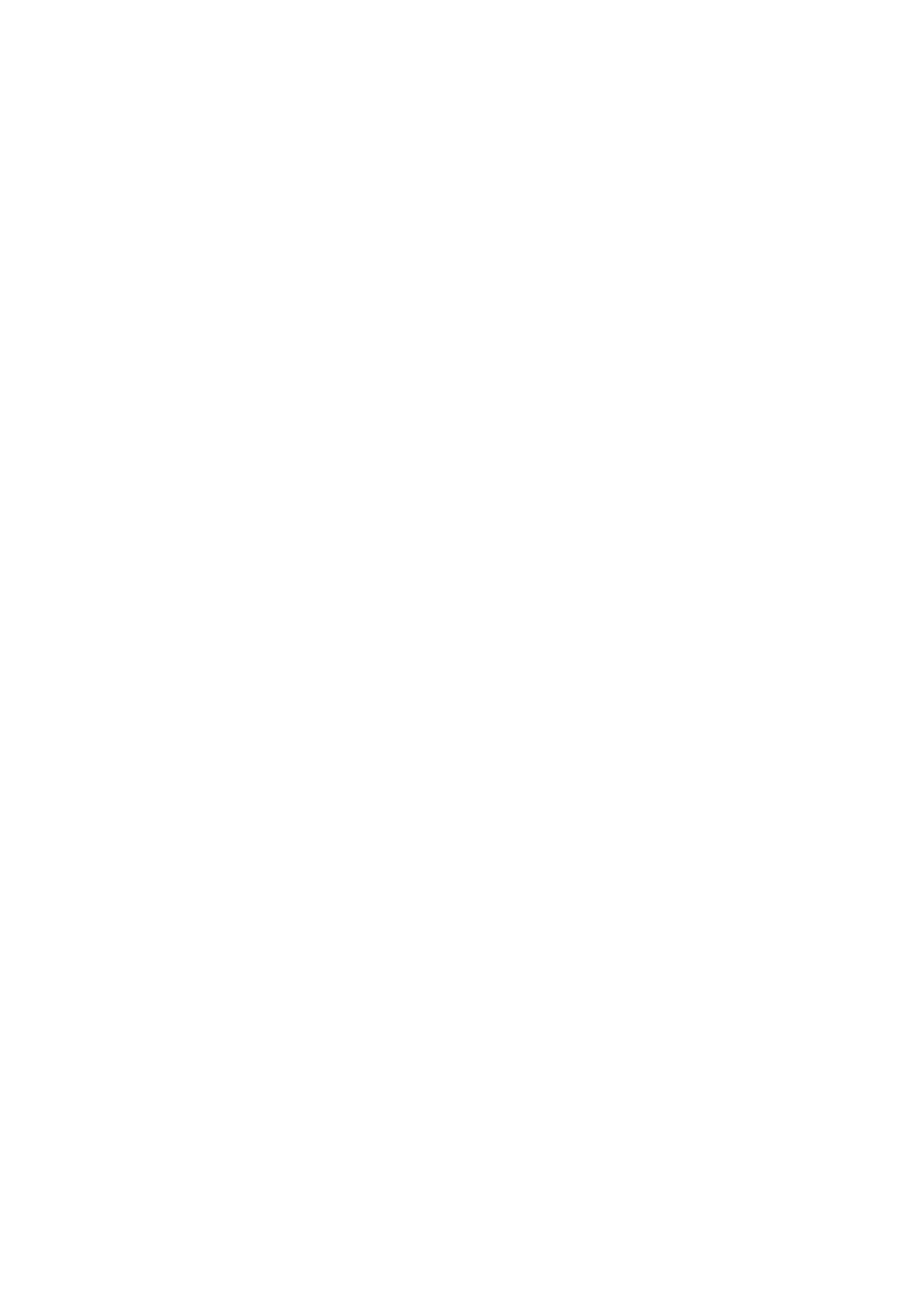تفکر و کودک، یژوهشگاه علوم انسانی و مطالعات فرهنگی دوفصلiاه علمی (مقالهٔ علمی ــ پژوهشی)، سال دهم، شمارهٔ اول، بهار و تابستان ۱۳۹۸، ۵۷–۷۷

# شناختشناسی کودکان پیش دبستانی درباره عدالت توزیعی

زهرا داوريناه\*

سیامک سامانی\*\*

#### جكيده

هدف این پژوهش تبیین نحوه تصمیمگیری کودکـان پـیشدبسـتانی دربـاره توزیــع منـابع می باشد. نوع یژوهش کیفی است. نمونه مـورد مطالعــه ۳۰کــودک مقطــع پــیش دبســتانی( ۲۰دختر و ۱۰یسر ) با میانگین سنی ۲۹/۲ ماه بـود کـه بـه روش نمونـهگیـری دردسـترس انتخاب شدهاند. ابزار گرداوری اطلاعات مصاحبه نیمهساختارمند تنظیمشده توسط محقـق شامل تصاویر و داستانکها بوده و برای تجزیه و تحلیل دادهها از روش تفسیری استفاده شدهاست. یافتهها و نتایج پژوهش بیانگر این است که دیدگاه کودکان پیش دبستانی دربـاره عدالتتوزیعی یکسان نیست.تصمیمی که کودک در این باره اتخاذ می نماید نتیجـه براینــد عوامل مختلفی از جمله آموزش، نفع شخصی و ملاکها میباشد. ملاکهـای اثرگـذار بــر تصمیم کودک عبارتند از نیازمندی، ویژگیهای دریافتکنندگان ، روابط و کـار انجـامشــده توسط دریافتکنندگان. همچنین کودکان در نحوه توزیع اهداف مختلفی از جمله گسترش شادي، گسترش دوستي، رفع نياز افراد، ايجاد انگيزه و ياداش دهي را دنبال مي كنند.ديــدگاه نظری و عملکرد کودک دراینباره در مواردی متفاوت می باشد و نفع شخصـی از عوامـل اثر گذار بر ایجاد این تفاوت است.

تاریخ دریافت : ۰۲۹۸/۰٤/۱۲ تاریخ پذیرش: ۰٦/۱۷/۰٦/۱۲

<sup>\*</sup> دانشجوی کارشناسی ارشد روانشناسی عمومی،گروه روانشناسی، واحد شیراز، دانشگاه آزاد اسلامی، شیراز، helma290@yahoo.com ابران،

<sup>\*\*</sup> دانشیار گروه روانشناسی، گروه روانشناسی، واحد شیراز، دانشگاه آزاد اسـلامی، شـیراز، ایـران (نویسـندهٔ Siamaksamani1349@yahoo.com ،(مسئول)

Copyright © 2018, IHCS (Institute for Humanities and Cultural Studies). This is an Open Access article distributed under the terms of the Creative Commons Attribution 4.0 International, which permits others to download this work, share it with others and Adapt the material for any purpose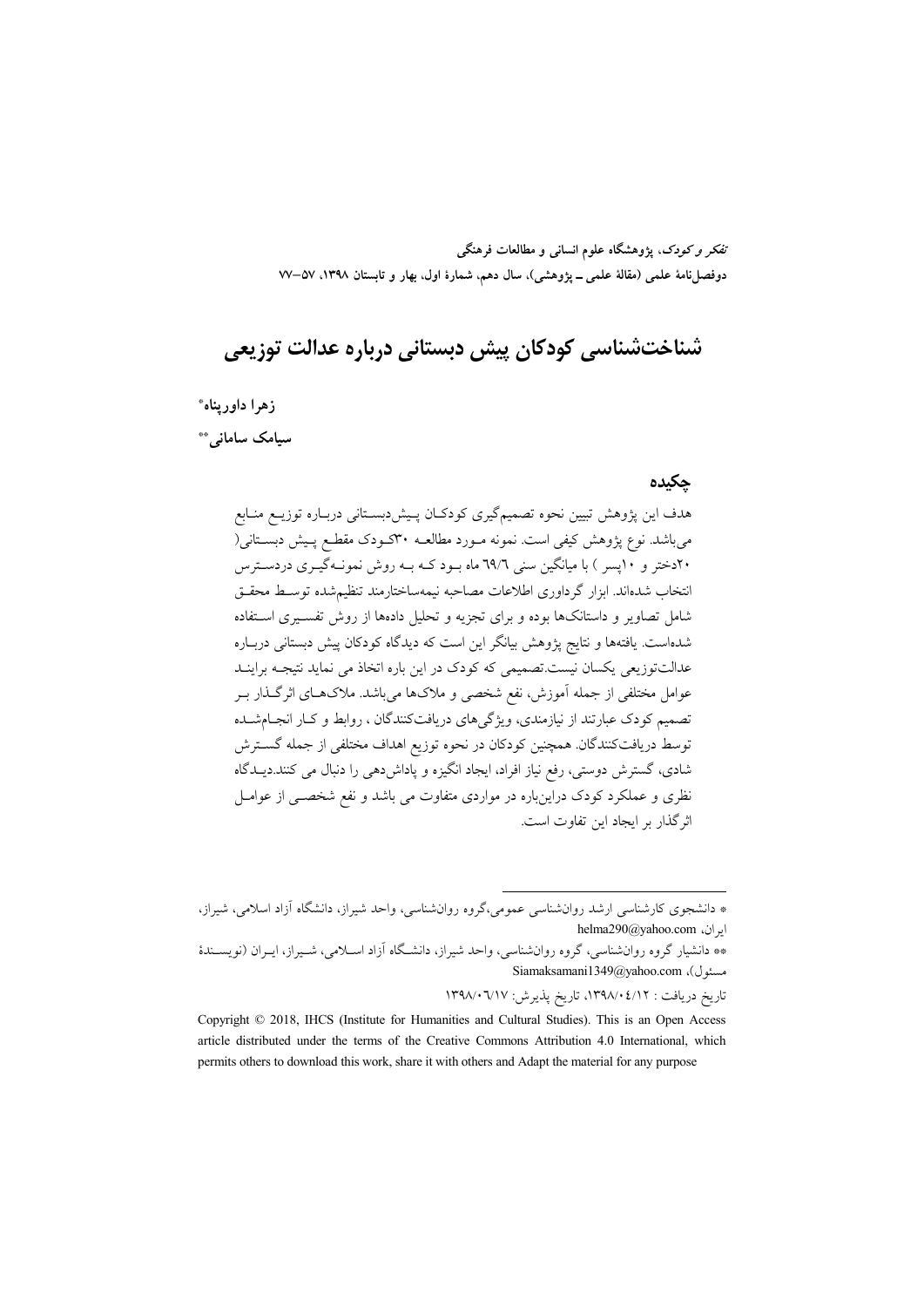**كليدواژهها:** شناخت شناسي، پيش دبستاني، عــدالت تــوزيعي، نفــع شخصــي، نيازمنــدي ، روابط

#### ١. مقدمه

عدالت(justice) یکی از والاترین آرمانهای انسان می باشد که حکیمان بـه آن پرداختــهانــد. عدالت توزیعی(distributive justice) که یکی از انواع عــدالت مــی باشــد بــه معنــای توزیــع عادلانه منابع(resources) و منافع(benefits) میان افراد جامعــه بــا نیازهــا و مطالبــات گونــاگون است(850-842;Kaufman,2012;842). تخصـيص عادلانـه منـابع موضـوع مهمـي در روانشناسـي، جامعه شناسي و فلسفه است (342-331;sen,2008) و بعنـوان اسـاس رفتارهـاي شـراكتي و همكاري شـناخته ميشـود(1095-1092;1092-Hus etc) .آمـوزش مفـاهيم در هـر زمينـهاي بـه كودكان مستلزم آگاهي ياددهنده(معلم) از نگرش اوليه و دانـش كنـوني يادگيرنـده(دانشــاَموز) درباره آن موضوع میباشد. برخلاف ریاضیات و علوم تجربی، درباره دانـش کودکـان در زمینــه مفاهيمي چون توزيع عادلانه و شراكت بـا ديگـران، اطلاعـات انــدكي وجـوددارد ( ,Jennings 17-2019;1) و پژوهش هاي موجود هر يک به وجوهي از ايـن موضـوع پرداختـهانـد،ليکن در هیچیک از پژوهش،ها ابزاری که به کمک آن بتوان به درکی نسبتا کامـل ازدیـدگاه کـودک جـه گونهای که بتوان آموزش به کودکان دراین ِ زمینـه را بـر اسـاس آن طراحـی و برنامــهریــزی نمود- دست يافت، معرفي نشده است.

نظریههای مختلفی در زمینه ملاکهای عدالتتوزیعی ارائه شدهاند؛ اما هنوز پرسش هـای بی پاسخ زیادی دراینباره وجوددارد(164-137;konow,2001).مشهورترین نظریه دراینباره در غــرب نظريـــه جـــان راولـــز (John Rawls)،فيلســـوف آمريكـــايي اســـت كـــه از مكتـــب ليبراليسم(liberalism)، برخاسته بود؛ وي معتقد به توزيع برابر همه امكانات اوليـه بخصـوص آزادیهـای اساســی بــود و نــابرابریهــای تــوزیعی را بــه دو شــرط مــورد پــذیرش میدانست:دریافت به میزان تلاش و توزیع به نفع پایینترین طبقات. در نظریـه اسـلامی کـه شهید مطهری درباره نظام توزیع مطرح نمودهاند سه مرحلــه بیــان شــدهاســت: توزیــع برابــر امکانات اولیه، توزیع متناسب با استحقاق افراد و بازتوزیع داراییها بـه منظـور ایجـاد تـوازن اجتماعي (قليج،١٣٨٩: ١٤٥-١٦٣).

از دهه ۱۹۷۰ تا کنون پژوهشهای متعددی پیرامون ادراک کودکان از عـدالت تـوزیعی صورتگرفتهاست که در اینجا به پارهای از آنها که ارتباط بیشتری با پژوهش حاضـر دارنــد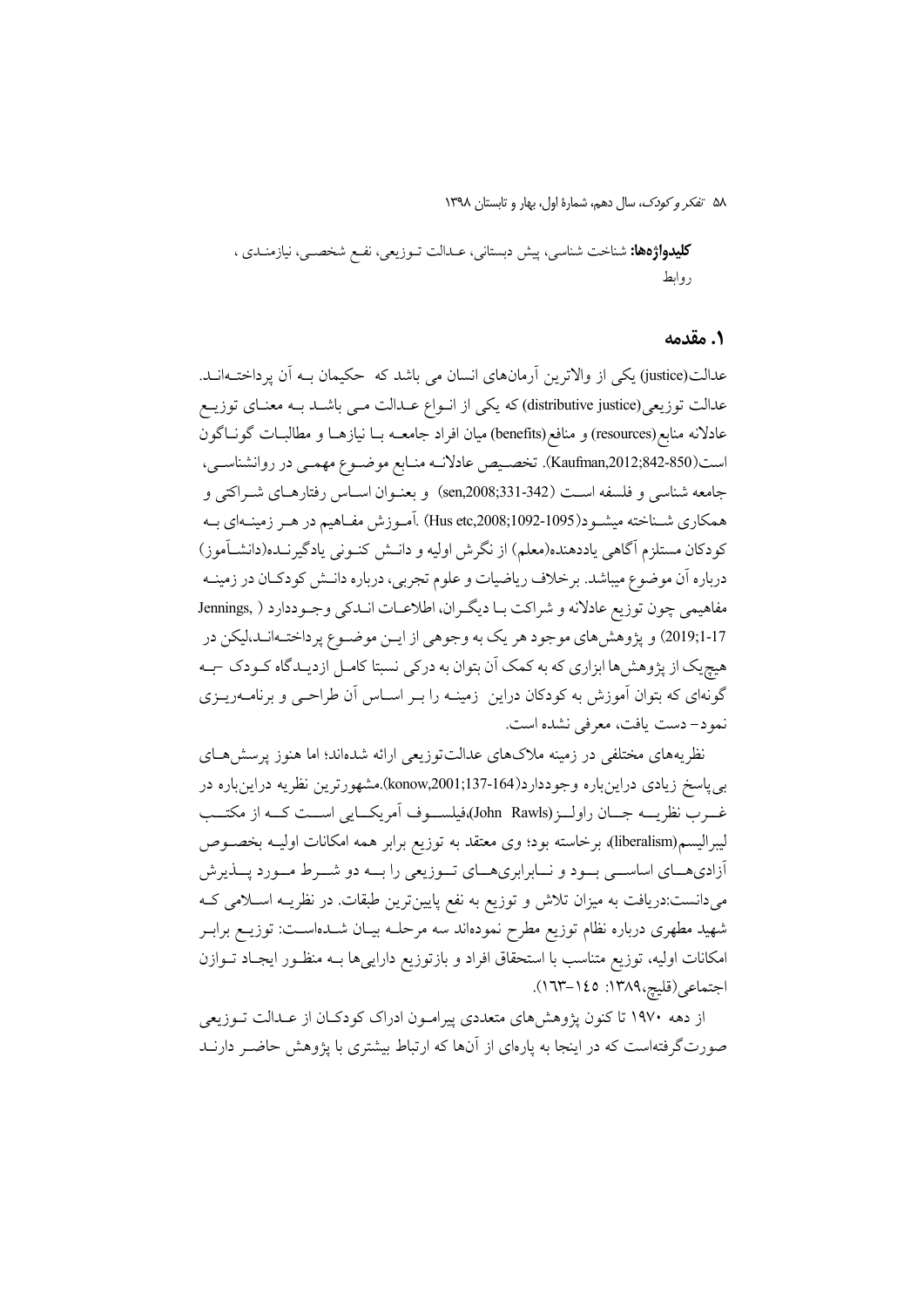با رعایت ترتیب زمانی، از جدیدترین پژوهشها تـا نخسـتین مـوارد، بـه منظـور اسـتخراج ملاکهایی که در ادبیات پژوهش مورد بررسـی قرارگرفتـهانــد و در تنطـیم مصــاحبه مــدنظر قرارداده شدهاند، اشاره می شود.

جی یانگ نــو و میلانــی کــیلن در پژوهشــی در ســال ۲۰۱۹ بــه بررســی ایــن موضــوع پرداختهاند که کودکان در تخصیص منابع بر اساس شایستگی به تـلاش بیشـتر اهمیـت مـی دهند یا به نتیجه؟ جی یانگ نو و میلانی کیلن در تشریح نتایج این پژوهش بیـان مـیiماینــد که کودکان در تخصیص منابع به کـار و تــلاش بیشــتر نسـبت بــه نتیجــه، اهمیــت بیشــتری می،دهند و هر چه سن کودک بیشتر باشد تأکید بیشتری بر تلاش مشاهده مـی شـود( Young (noh. Killen, 2019:1-14)

پینگ وانگ و آنت هندرسون در سال۲۰۱۸ پژوهشی بـا عنـوان پــاداش منصـفانه انجــام دادهاند که در آن با انجام آزمایشی واکنش کودکان به نحوه توزیع منـابع مــورد بررســی قــرار دادهشدهاست. نتایج این پژوهش نشاندهنده این است که کودکان ۱۷ ماهــه در توزیــع منــابع ،در کنار تاکید بر تساوی ،کار بیشتر را در نظر میگیرند؛ به گونهای که انتظار دارند کســی کــه كار بيشترى انجام دادهاست پاداش بيشترى دريافت نمايد(Wang, Henderson, 2018:25-40).

در سال۲۰۱٦ مارکو اسمیت و میکائیل توماسلو یژوهشی درباره تحـول درک کودکـان از دلایل موجه برای تخصیص نامساوی منابع انجام دادماند. در ایــن پــژوهش بــه مقایســه درک کودکان ۴٫۵و ۸ ساله از دلایل تقسیم نامساوی اما عادلانـه بـا توجـه بـه نیـاز و درخواسـت پرداخته شدهاست. در زمینه درخواست فرد برای دریافت بیشتر، دلایل موجهی ماننـد نیـاز و توافق و این دلیل ناموجه که صرفا چون بیشتر میخواهم، مطرح شدهاست. نتـایج پــژوهش حاکی از آن است که تأکید کودکان بر تساوی با بـالا رفـتن سـن، کـمرنـگتـر مـی شـود و رفتهرفته کودکان عواملی چون نیاز و درخواست دریافت بیشـتر بـه دلایـل موجـه را مــدنظر قرار مي دهند .(Schmidt, Tomasello, 2016:42-52)

آماندا ویلیام و کریس مور در یک مطالعه طـولی کـه نتـایج آن را در سـال ۲۰۱٦ منتشـر نمودند، بیزاری کودکان 4/5،٤ و ٥ ساله از توزیـع نامسـاوی، زمـانی کـه سـودی عایدشـان میشود و زمانی که سودی برای شخص خودشان ندارد، را مورد بررسی قرار دادهانـد. نتـایج پژوهش حاکی از آن است که تصمیمگیری کودکان در موقعیتی که سود می کنند با وقتی ک سودی نمی برند متفاوت است و تصمیم گیری در این رابطه با افـزایش سـن در هـر کـودک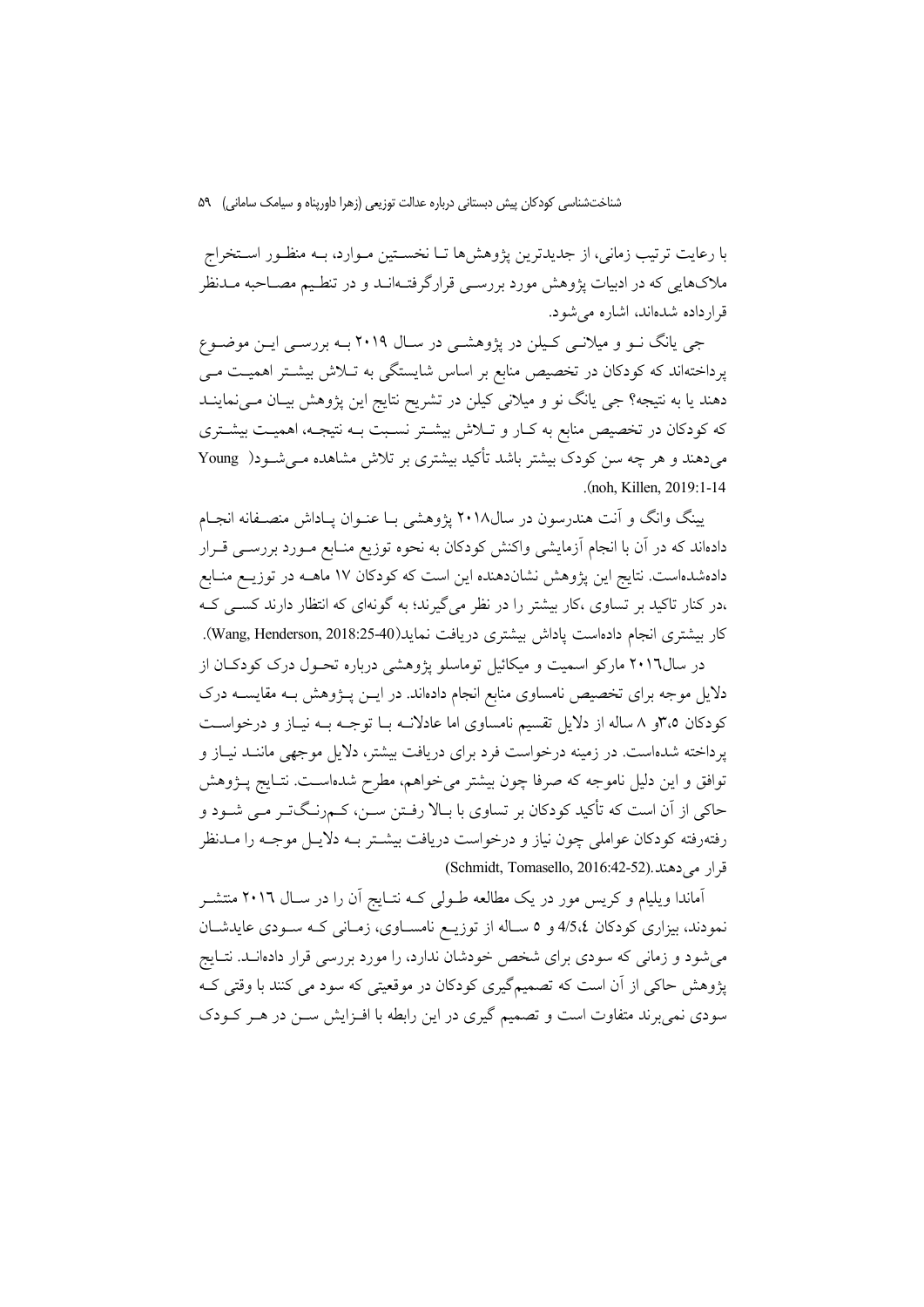تغییراتی می کند اما این تغییر در کودکان روند ثابت و مشخصـی نـدارد .Williams, Moore)  $2016:294-306$ 

هانس رکوکزی و کارولین لوس پیرامون درک کودکـان از لـزوم توزیــع مســاوی منــابع، پژوهشی را در سال ۲۰۱٦، انجام دادهاند. کودکان ۳ و ۵ ساله دو توزیع مســاوی و نامســاوی میان دو نفر را مشاهده نمودهاند.یک بار خود کـودک جـزء دریافـت کننـدگان بــودهاســت و یکبار نبودهاست. در هر دو مورد کودکان با توزیـع نامسـاوی مخـالف بـودهانـد (Rakoczy lohse, 2016: 396-403)

جینگ لو و چانگ در پژوهشی در سال ۲۰۱٦ سه تکلیف اختصاص منابع را به کودکـان دادهاند که برای بررسی ترجیح یـا عـدم تـرجیح خـانواده در نحـوه توزیـع بـوده اسـت. در کودکان ٥و٦ ساله نسبت به کودکان ٣ و ٤ ساله ترجیح خانواده بر دیگران و تخصیص منـابع بيشتر به خانواده بيشتر ديده شده است(2016-194-2016) Uing Lu,Chang,2016

یاول بلوم در یکی از کتابهایش(Just Babies) ضمن بیـان پیاره ای از تحقیقیات صـورت گرفته در زمینه عدالت خواهی کودکان بیان می دارد کـه ایــن تحقیقــات ایــن اندیشــه را کــه انسانها با یک درک اولیه از عدالت مبنی بر توزیع به صورت مساوی به دنیا می آیند تقویت مه كند(100-59-913). (Bloom,2013).

نـورا فردريكسـون و اليزابـت سـيموندز بـراي بررسـي اثرگـذاري روابـط و نيازهــا بـر تصمیمگیری کودکان در زمینـه توزیـع عادلانـه، پژوهشـی را در سـال ۲۰۰۸ بـر روی ۱٤۲ کودک ۸ تا ۱۱ ساله انجام دادهاند.آنها دریافتهاند که حساسیت کودکان بــه روابــط و تــرجیح دوستان صميمي و نيز توجه به نياز افراد با بالا رفتن سـن افـزايش مـييابـد( Frederickson, (Simmonds. 2008:1056-1073).

کارول سیگلمن و کارا ویتزمن در پژوهشـی در سـال ۱۹۹۱ از کودکـان ۵،۹ و ۱۳ سـاله خواسته اند که منابع را تقسیم نمایند؛ سپس نظر آنها را در مورد عادلانه یا غیرعادلانه بـودن تخصیص منابع در شرایط مختلف پرسیدهاند.در این پژوهش که تکیه آن بـر توجـه کودکـان به تساوی و نیاز افراد بوده است، نتایج نشان داده است که کودکان کم سنتر بـه موقعیـت و شرايط توجهي نمي كنند و بر تساوي تأكيد مي ورزنـد؛ امــا كودكــان بزرگتــر تصـــميم دربــاره چگـــونگی توزیــــع نمــــودن منــــابع را بــــر اســــاس شــــرایط اتخــــاذ مــــیکننــــد (Sigelman Waitzman 1991:1367-1378)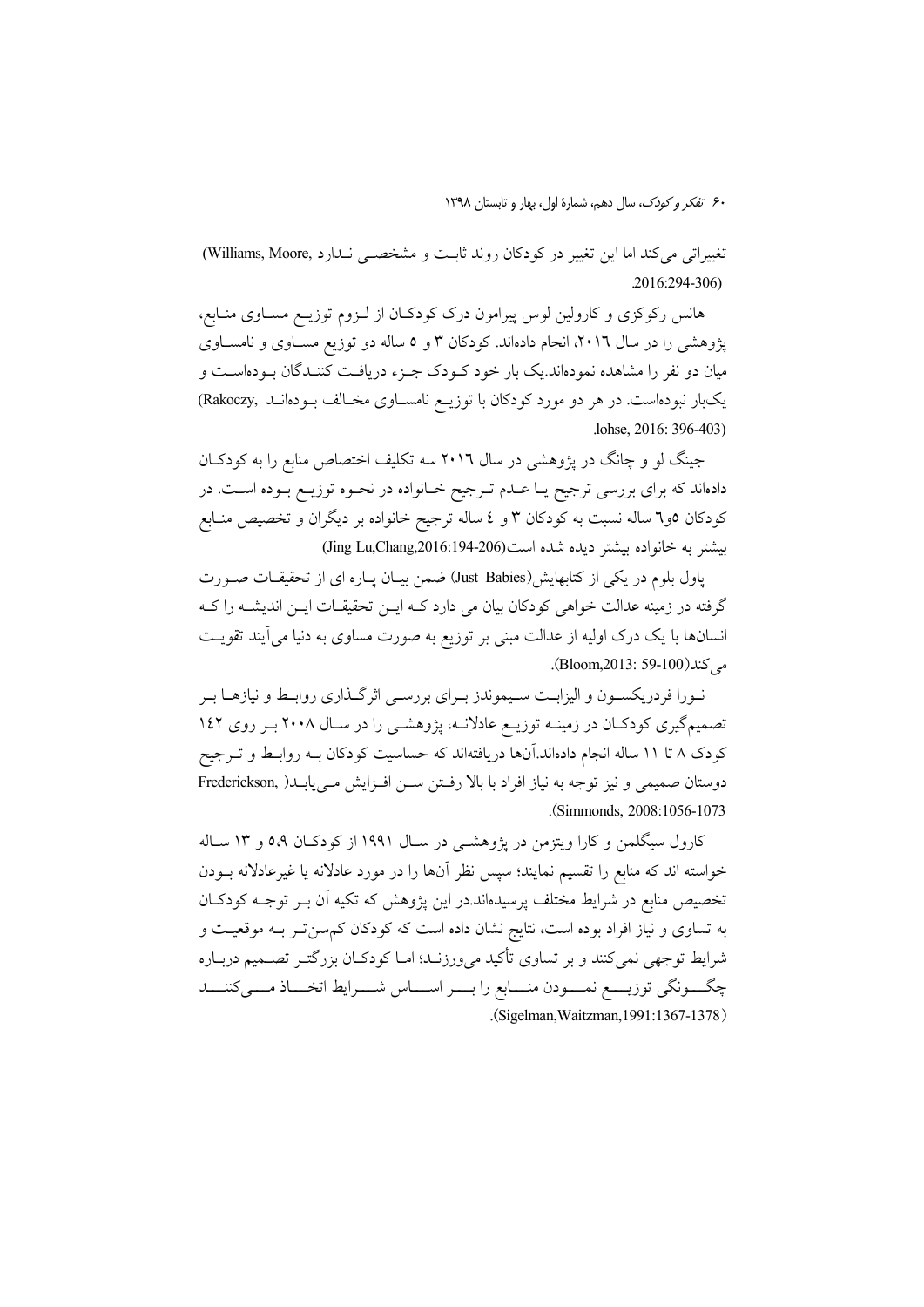ویلیام دامون در طول چنـد سـال،پژوهش هـایی را پیرامـون دیـدگاه کودکـان در زمینـه عدالت انجام داده است.وی مصاحبه هایی با کودکان ٦ تا ١٢ ساله داشته اسـت کـه در آنهـا به بيان داستانهايي مي پرداخته است. پس از ۷ سال مصاحبه با كودكان ويليام دامون سـطوح درک عدالت در کودکان را در ٦ سطح توصیف می نماید:سطح A-0 (٤ساله) کـه بــر اســاس تمایل شخصی تصمیم میگیرد،سطح B-0 (£-0 ساله) که انتخاب بر اساس تمایـل شخصــی است اما با اين وجود با ويژگي هاي جسمي افراد توجيه مي شود،سطح ١-A (٥ تـ٧١ سـاله) که تأکید بر تساوی دریافتها را شامل میشود، سطح ۱–B (٦–۹ سـاله) کـه پرداخــتهـا براساس شایستگی و سزاواری(کار انجام شده) صورت میگیرد، سطح ۲-A (۷-۱۰ سـاله) که به نسبی بودن اخلاق منجر می شود و اینکه افراد می تواننـد توجیـههـای متفـاوتی بـرای عدالت داشتهباشند و همه معتبر باشد، سـطح ۲–B (۸–۱۲ سـاله) کـه در ايــن سـطح ضــمن اینکه به هر کس باید حقش پرداخت شود (که این لزوما به معنای تسـاوی نیسـت ) دیـدگاه افراد و نيارها در موقعيتهاي ويژه لحاظ مي شود(Lerner, Lerner, 1981: 57-72).

با وجود اینکه بیش از ٤٠ سال از مطرحشدن این موضوع در روانشناسی میگذرد، هنـوز ابهامات زیادی در این باره وجود دارد و نیازمند پژوهشهای بیشتری است.

فارغ از صحیح بودن یا نبودن هر یک از معیارهای عدالت توزیعی کودکان دراینباره چــه میاندیشند؟ آیا کودکان در نحوه توزیع ملاکهایی را لحاظ میکنند؟ آیـا کودکـان بــه نیــاز، جنسیت، ویژگیها و کار انجامشده توسط افراد در نحوه توزیع منابع توجه می کنند؟

اثرگذاری تغییر نوع توزیع شدنی، اثرگذاری نیازهای مختلف و فاصـله دیـدگاه نظـری و عملکرد کودک را می توان از وجوه نواوری پژوهش حاضـر دانست؛ضـمن اینکـه در ایــران یژوهشی در این باره یافت نشد.

هدف از انجام این پژوهش ساخت ابزاری که بتوان از آن جهـت درک دیــدگاه کودکــان درباره عدالت توزیعی و نحوه تخصیص منابع استفاده نمـود از یـک سـو و بـهکـارگیری آن ابزار در نمونهای از کودکان جهت دست یابی به دیدگاه آنان ازسوی دیگر می باشد.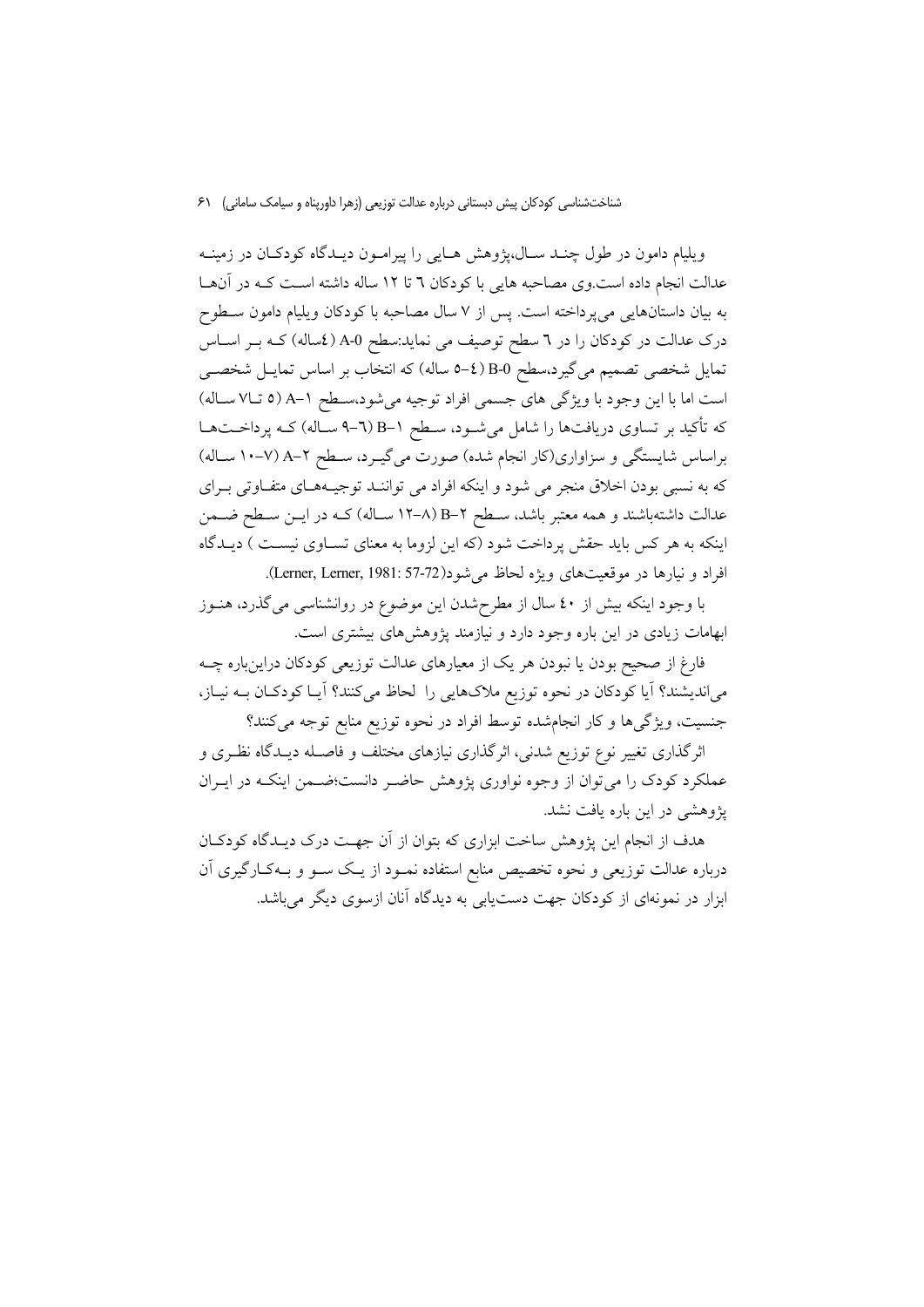# ۲. روشیشناسی و ابزار

# ۱.۲ نوع یژوهش

این پژوهش از نوع کیفی و با استفاده از روش پدیدارشناسی تفسیری انجام شده است. دلیـل انتخاب شیوه کیفی، انعطاف پذیری شیوه کیفی، امکـان درک عمیــقتـر و مشــاهده رفتــار در وضعیت طبیعی در بخشی از پژوهش می باشد(دلاور،۱۳۹٤: ۲٦۱). در کنـار بهـره گیـری از مزایای شیوه کیفی، از آمار توصیفی، شمارش و درصدگیری نیز بهره گرفته شده است.

## ۲.۲ جامعه و نمونه مورد مطالعه

جامعه مورد مطالعــه در ايــن پــژوهش، كودكــان مقطـع پــيش دبســتاني در مهــدكودكهــا و مدرسهها می باشند. نمونهگیری در این پژوهش از نوع در دسترس بوده اسـت.دلیل انتخـاب این شیوه نمونهگیری این بوده است که برای پژوهش باکودک، پژوهشگر بایستی همـاهنگی زیادی با مراقبین کودک داشته باشـد به گونـهای کـه خـانواده یـا مدرسـه یـا مهـدکودک از محتواي مصاحبه مطلع باشند و رضايت خــود را از انجــام مصــاحبه اعــلام نماينــد و ضــمن اعتماد به محتواي يژوهش و شخص يژوهشگر همكاري لازم را براي انجام مصـاحبه داشـته باشند. لذا پس از مراجعه به مراکز مختلف در نهایت نمونهها از چهبار مرکبز پیش دبستانی انتخاب شدهاند که از لحاظ منطقه جغرافیایی شمال، جنوب و مرکز شـهر شـیراز و از لحـاظ اقتصادی طیف۲های مختلف اقتصادی را دربرمی گیرد.؛ عــلاوهبـر آن در هــر آموزشـگاه بــه تشخیص مربی، کودکان با استعدادتر، متوسط و ضعیفت و مـورد مصـاحبه قـرار گرفتــهانــد. حجم نمونه ٣٠ نفر شامل ٢٠ دختر و ١٠ يسر و حداقل سن كودكـان مـورد مصـاحبه قـرار گرفته ٦٤ ماه(٥ سال و ٤ ماه) و حداكثر أن ٧٣ ماه(٦سال و ٣ماه) و ميـانگين ســني كودكـان ٦٩/٦ ماه بوده است.

# ۲.۲ ایز ار

ابزار مورد استفاده در ايــن پــژوهش، مصــاحبه مــي باشــد. مصــاحبه مــورد اســتفاده از نــوع نیمهسازمان یافته است؛ بهگو نهای که عناوینی که مورد سوال قرار مـی گیرنـد نسـبتاً مشـخص هستند ولي جزئيات مصاحبه، شيوه بيان پرسشها و ترتيب أنهـا توسـط فراينـد مصـاحبه تعیین می شود(دلاور، ١٣٩٤: ١٥٧–١٥٨). این انعطاف پذیری پرسشها و تغییر آنهـا، جهـت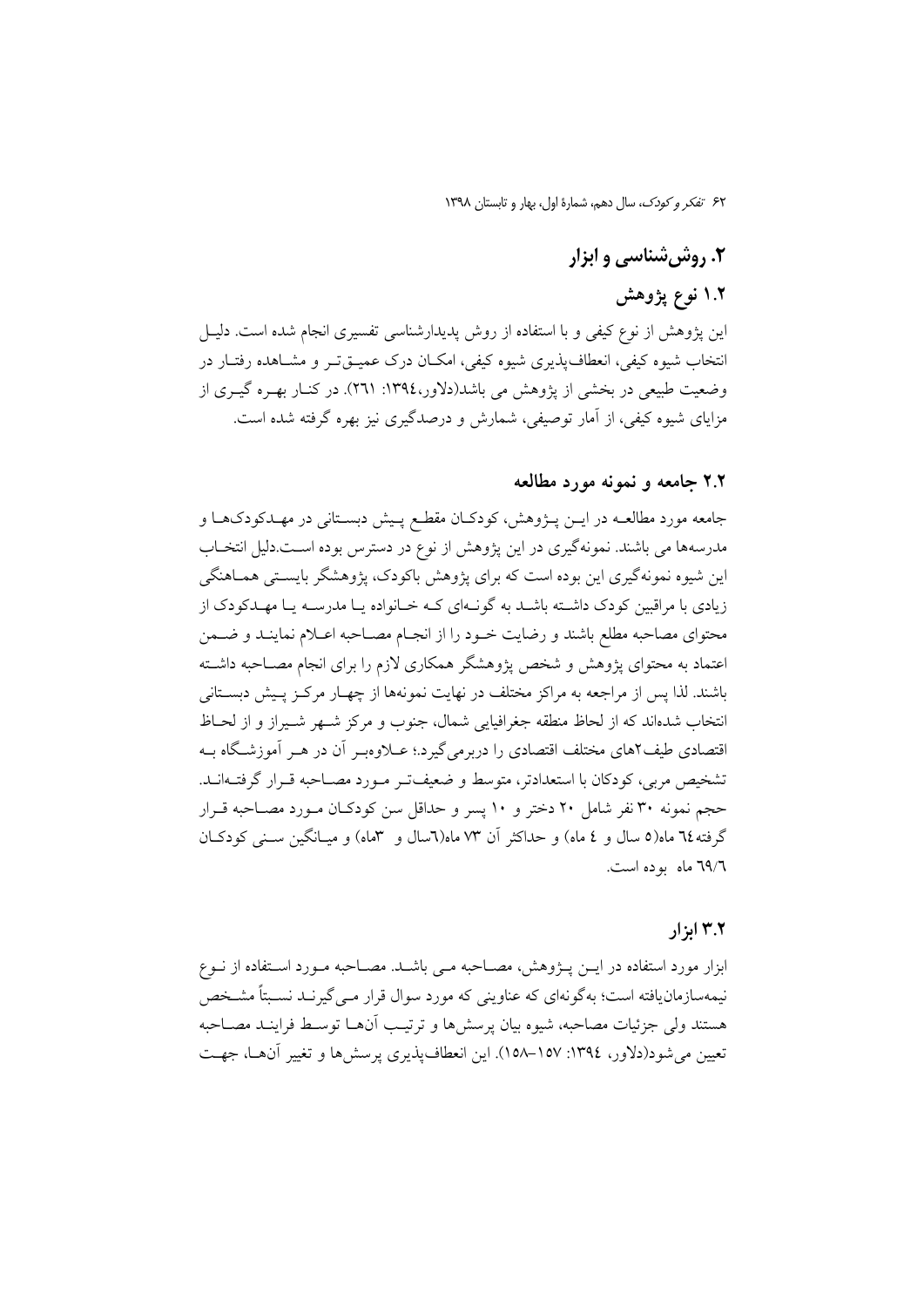کسب اطلاعات بیشتر در طـول مصـاحبه اسـت(منادی،۱۳۸۵: ۸۰-۹۳)، عــلاوه بـر کسـب اطلاعات بیشتر، با توجه به اینکه جامعه مـورد مطالعـه کودکـان مـی باشـند. انعطـاف\_پـذیری سوالات و امکان ایجاد تغییر در آنها با توجه به درک و توانایی کودک ضروری است.

.<br>جهت تنظیم مصاحبه، ملاکهای عدالت توزیعی در نظریه جان راولـز و شــهید مطهـری که در مقدمه به آنها اشاره شد (تاکیـد اولیـه بـر تســاوی، توزیــع بـر اســاس کــار بیشــتر و نیازمندی و بازتوزیع داراییها به نفع نیازمندان)و نیز ملاکهایی که در پیشینه موضــوع مــورد مطالعه قرار گرفتهاند(تساوی در شرایط یکسان، کـار انجـام شــده، نیازمنــدی، روابــط و نفــع شخصی)، استخراج و مواردی چون تغییر نوع توزیع شدنی و تفکیک نیازهـای مختلـف بــه آنها افزوده شد؛ سپس به کمک یک نفر طراح، نقاشیهایی متناسب بــا آنهــا تهیــه شــد کــه پس از بازنگری توسط سه تن از اساتید که دو نفـر از آنهــا اســاتید رشــتهی روانشناســی عمومی و یک نفر از اساتید رشتهی روانشناسی تربیتی و هر سه از پژوهشگران و مشـاوران حوزهي كودك بودند-تعدادي از آنهـا اصـلاح و تعـدادي كنـار گذاشـته شـد. تصـاوير و پرسشهای مطرح شده در فرایند مصاحبه بدین شرح است:

تصویر دو دختر یا دو پسرکه در تصاویر شماره ۱و۲ آمـده اسـت بـه کـودک نشـان داده میشود و به کودک توضیح داده میشود که یک شکلات در اختیار داریم. سـپس از کــودک پرسیده می شود: به نظرت به کدام کودک بدهیم؟ سپس از کودک میپرسیم اگر دو تا داشته باشیم چطور؟ در مورد۳شکلات چگونه توزیع را انجام دهیم؟

تأثیر یا عدم تأثیر جنسیت دریافـت کننـدگان، در نحـوه تصــمیم گیــری کــودک دربــاره چگونه توزیع نمودن، به کمک تصویر شماره۳ بررسی میشود. منابعی که بـه عنـوان توزیــع شدنی در پرسشهای مرتبط با این تصویر مطرح میشوند، تعداد زوج و فـردی از شـکلات، روسری، عروسک و ماشین اسباب بازی است.

تصویر شماره٤ جهت بررسی تأثیر کار ًفکری انجام شده بر نحوه توزیــع منــابع توســط کودکان میباشد. در این تصویر دو کودک دیده می شوند که مشغول حل مسئله یا انجام یک تکلیف درسی در کتاب هستند. یکی از آنها خوب فکر میکند و مسائل را حل میکند امـا کودک دیگر حل نمیکند شکلات و برچسب سـتارهای توزیـع شـدنی۵ـایی هسـتند کـه كودكان در مورد نحوه توزيع آن بين اين دو نفر تصميم مي گيرند.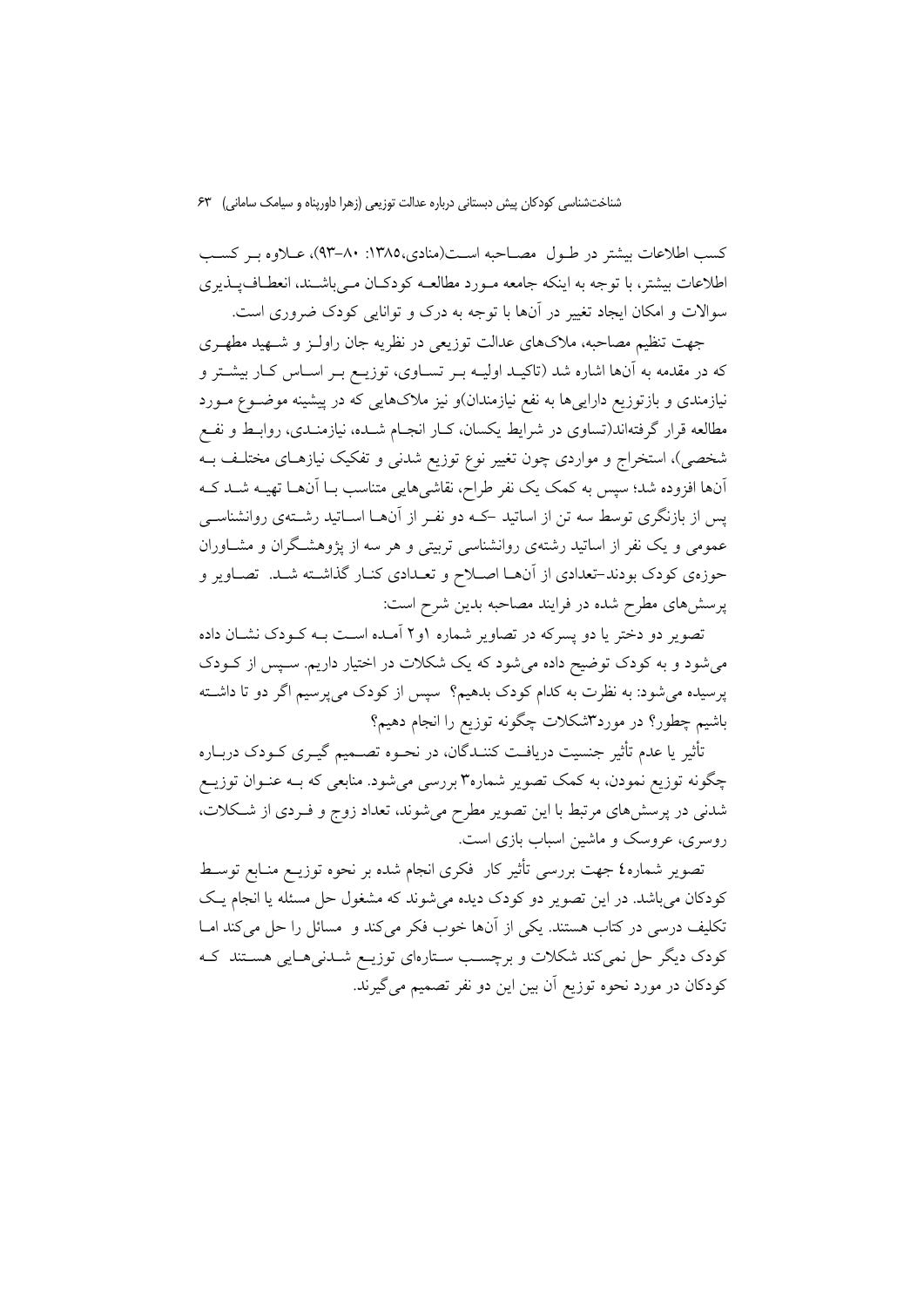تصویر شماره0، نمادی از کار جسمی است. دو کودک ترسیم شدهاند که یکی اتـاقش را مرتب نموده اما دیگری نه. نحوه توزیع یک،دووسـه سـتاره یـا شـکلات میـان ایــن دو نفــر پرسشی است که پاسخ کودک به آن مورد بررسی قرار میگیرد.

تصویر شماره ٦ جهت بررسی نیازمندی استفاده می شود. کودکی بــا کفــش۵هــای پــاره و یک کودک دیگر با کفشهای سالم در تصویر نمایش داده شدهاند.کفش، غذا و اسباب بـازی توزیع شدنیهایی هستند که درباره نحوه توزیع آنها از کودک سوال می شود.

اثرگذار بودن یا نبودن نیاز به غذا در نحوه توزیع توسط کودک، موضـوعی اسـت کـه بـا کمک تصویر شماره ۷بررسی میشود. منابع ، ظرف غذا و اسباب بازی است.

پرسشهای مرتبط با تصویر شماره ۸ بدین شرح است:یک عروسک را به کـدام کـودک بدهیم؟ اگر دو عروسک داشتیم چه کنیم؟با داشتن ۳عروسک چه بایـد کـرد؟ نمحروسـک را چگونه توزیع نماییم؟ دلیل اینکه تعداد مختلفی از عروسکها در پرسشها مطرح مـیشـود، این است که آیا با افزایش تعداد توزیع شدنی تغییری در تصمیم گیری ایجـاد مـیشــود؟ در صورتی که کودک ترجیح میدهد توزیع در جهت رفع نیاز باشد، آیا این ترجیح بــا رســیدن به تساوی متوقف می شود یا پیش از آن یا اینکه بعد از رسیدن به تساوی نیز همچنان کـودک تخصیص منابع به همان فرد را ادامه میدهد؟ آیا لازم است کودکی کـه ۳عروسـک دارد بـه کودکی که عروسک ندارد از عروسکهای خودش بدهد؟ اگر بله، چند تا را به کـودکی کـه عروسک ندارد بدهد و چند تا را برای خودش نگه دارد؟ اینکه کودکی کـه ۳عروسـک دارد از عروسکهای خودش به کودکی که عروسک ندارد بدهد بهتر است یا اینکه مـا عروسـک دیگری بیاوریم و به کودکی که عروسک ندارد بدهیم؟

تصاویر شماره ۹و ۱۰ به بررسی اثرگذاری روابط بر تخصیص منابع میپـردازد. یکــی از دو تصویر شماره ۹و ۱۰ برای بررسی اثر گذاری دوستی با پرسش از اینکه اگـر یکـی از دو کودکی که با هم هستند شکلاتی داشته باشد آن را به چـه کسـی اختصـاص دهـد، اسـتفاده می شو د.

شرح تصاویر ۱۱و ۱۲بدین صورت است:مربی از کودکان خواسته است تــا بازگشــت او به كلاس قفسه كتابها را مرتب نمايند. دقايقي بعد مربي با ظرف يــر از دراژه شــكلاتي بــه كلاس بازمي گردد. مربي مي خواهد دراژهها را بين كودكـان تقسـيم نمايـد. از ايـن ٤كـودك یکی از همه بزرگتر است دیگری از همه بیشتر در مرتب کردن کمک نمـوده، کـودک سـوم کودک نیازمندی است که هیچ خوراکی به همراه ندارد و کودک چهارم گفته است: " به مــن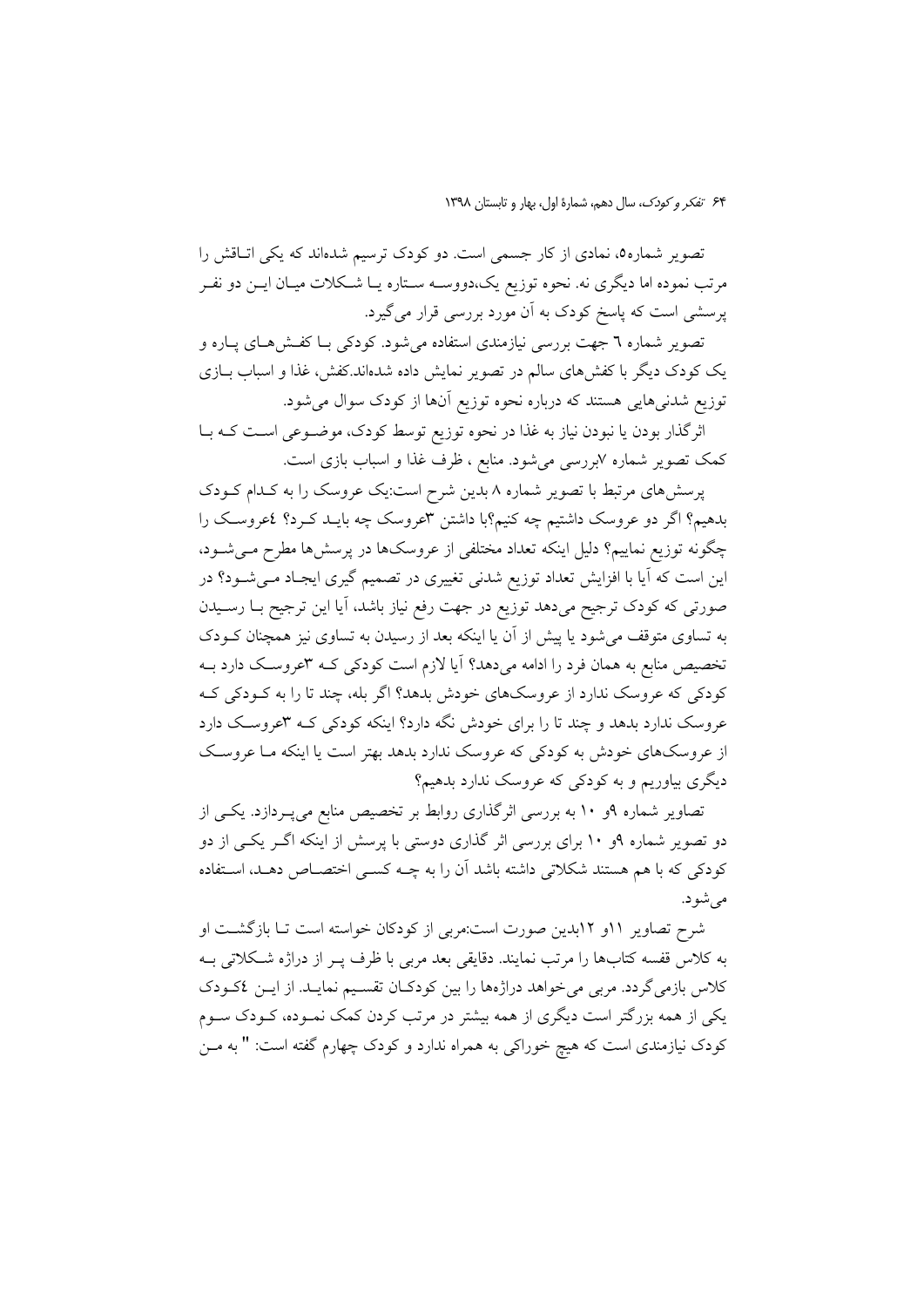بیشتر بدهید." سیس از کودک پرسیده می شود که به ترتیب به کدام کودک بیشتر داده شـود؟ چنانچه کودک قادر به فکر کردن و پاسخ گویی نباشد، پرسش به صورت دو تا دو تـا انجـام میشود؛مثلا پرسیده می شود مربی به کودکی بیشتر بدهد که بیشتر خواسته است یـا کــودکی که بیشتر کمک کرده است؟

پس از پایان یافتن پرسشهای مطرح شده، داستانی برای کودکان مطرح می شود: معلمی شعری را برای کودکان خوانده است و از کودکان خواسته است تا شعر را بـرای جشـنی کـه قرار بوده در مدرسه برگزار شود حفظ کنند. یکی از کودکان ت<mark>ـلاش بسـیاری مـی</mark>کنــد و در خانه بارها و بارها شعر را تکرار و تمرین میکند.کودک دیگری وقتی بـه خانــه برمــی گــردد بازی می کند و تلویزیون تماشا می کند. فردای آن روز وقتی به مدرسه مـی آینـد کــودکی کــه تلاش و تمرین بسیاری نموده بود، نتوانست شعر را به خوبی بخواند؛ اما کودک دیگر که بــه بازی و تماشای تلویزیون پرداخته بود شعر را بـه خــوبی خوانــد. ســیس از کــودک پرســیده میشود به نظرت معلم باید به کدام کودک ستاره بدهد؟ کودکی که تـلاش زیـادی کـرده یـا كودكي كه شعر را خوب مي خواند؟هـدف از پرسـيدن ايـن سـوال، اطـلاع يـافتن از تاكيـد كودكان بر تلاش يا تاكيد آنها بر نتيجه است.

در مرحله بعد،از تکنیک مشاهده استفاده میشود. دو ظرف کوچک یک بـار مصـرف بــه همراه سه عدد دراژه در اختیار کودک قرار داده می شود و به او گفته می شـود کـه ایـن هــا را برای خودت و دوستت در ظرفها بریز و ببر. سپس از او پرسیده مـیشـود کـدام ظـرف را برای خودش کدام را برای دوستش می خواهد؟ اگر ظرفی که محتـوی تعـداد بیشـتری دراژه است را برای دوستش انتخاب کرده باشد، تعداد دراژههای همان ظرف را بیشتر مـیکنـیم و بار دیگر از او میپرسیم که کدام را برای خودش میخواهد؟این بخش از پژوهش دو هــدف را دنبال میکند: یکی اَنکه اثر نفع شخصی بر نحوه توزیع توسط کودک را بررسی میکنـد و دیگر آنکه عملکرد کودک با پاسخی که به پرسـش در مـورد اختصـاص یـک شـکلات بـه خودش یا دوستش داده بود مقایسه می شود.

نقاشه ها روی برگه A4کشیده شدهاند و از برینت رنگس اسکن شیده آنهیا در همیان سایز در مصاحبه استفاده شده است.

جهت تجزیه و تحلیل دادهها از تحلیل تفسیری استفاده شــده است.مصــاحبههـای ضـبط شده به دقت گوش داده شدهاند تا اگر مطلب مهمی وجود دارد به یادداشتها اضافه شـود. متن مصاحبهها مرور و كدها ايجاد شدند. كدهاي استفاده شـده در ايــن پــژوهش، توصـيفي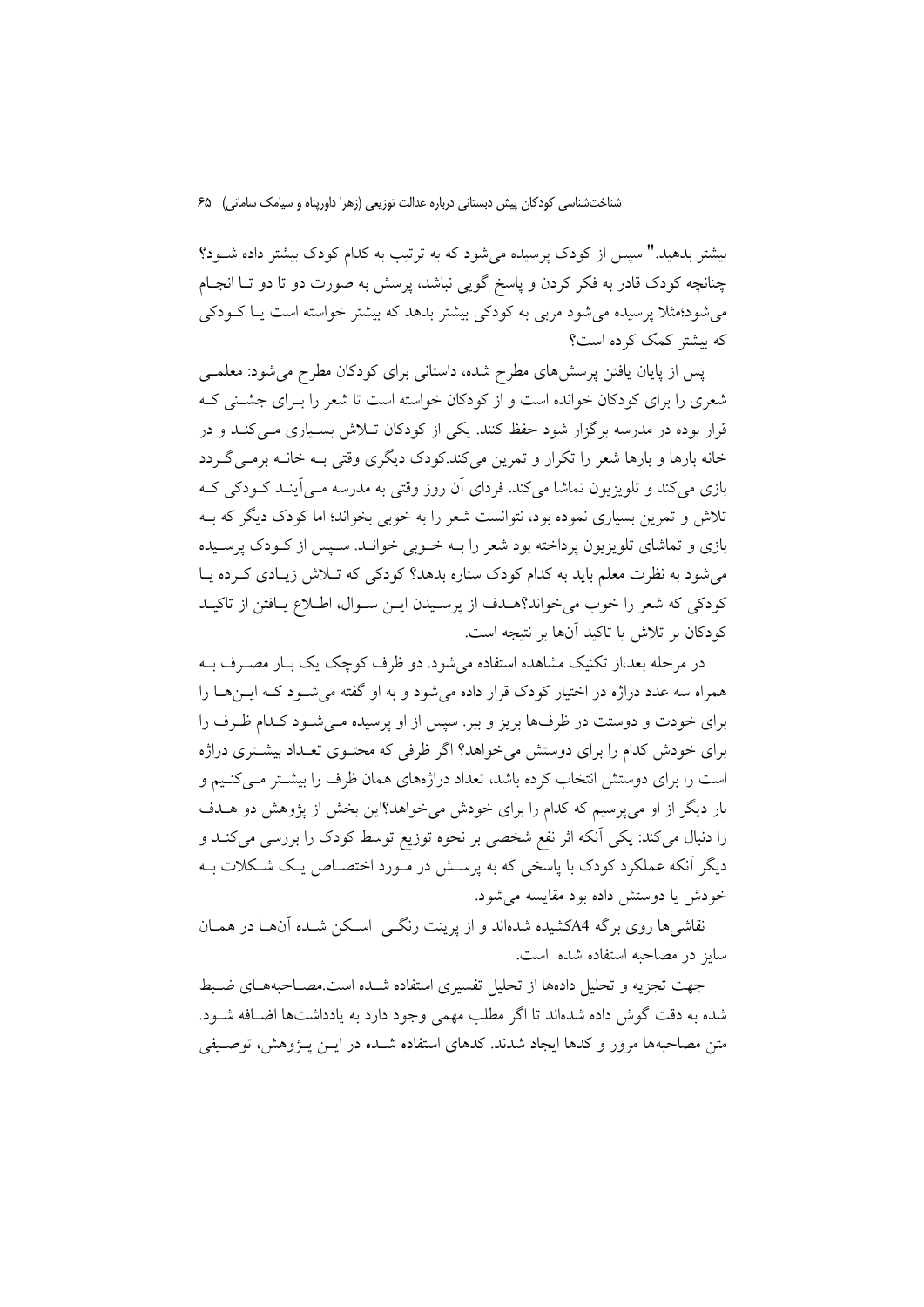می باشند. در مرحله بعد کدها دسته بندی و کدگـذاری الگـو(pattern coding) انجـام شـد و گزارش مصاحبه بر اساس آن تنظیم و در آخرین مرحله نتیجه گیری و جمع بندی بر اســاس گزارشهای ارائه شده ذیل هر کد، صورت گرفت.

#### 3. يافتەھا

بر اساس متن پباده شده مصاحبهها، کدگذاری اولیه انجام و کدهای زیر استخراج شد: رفاقت،خانواده،نفع شخصی،شاد شدن،شاد بودن،فقر و برخورداری، تـلاش، نتیجـه، کـار فکری، کار جسمی، بزرگتر یا کوچکتر بودن، زیبایی، نیاز به پوشاک، نیـاز بــه غـذا، نیــاز بــه دوست، نیاز به اسباب بازی، مهربـانی، انفـاق، دلسـوزی، تســاوی، تمیــزی و کثیفــی، رنـگ پوست، رنگ مو، پاداش، ایجاد انگیزه، جنسـیت، تنبلـی، خــوب بــودن، تــامین کننــده منبــع، توانايي تامين، علت نياز، علاقه دريافت كننده.

پس از کدگذاری اولیه، کدگذاری الگو انجام و کدها به صورت کدهای زیر دسته بنـدی شد:تساوي، ويژگي هاي دريافت كننده، كار انجام شده، نياز، روابط، نفع شخصي و هدف.

### ۱.۳ تساوی

تاکید اولیه اغلب کودکان، در شرایط برابر و فراهم بودن منـابع یــا زوج بــودن تعــداد آن بــر توزیع مساوی میان افراد بود؛ ٢٦کودک هشت پسر و ١٨دختر) در پاسخ به این سوال کـه بـا داشتن دو دراژه شکلاتی، آنها را چگونه میان دو دختر یا دو پسر که در شکل ۱و۲ آمدهانــد توزیع می نمایی، تسـاوی را بر گزیدنـد. در مـواردی کـه تعـداد منـابع توزیــع شـدنی (دراژه شکلاتی) فرد بود و از کودک خواسته میشد کـه آنهـا را توزیـع نمایـد، کودکـان راههـای مختلفی را در پیش میگرفتند: از سی کودک شـرکت کننـده در مصـاحبه، تعـداد ۱۵کـودک (۱۱دختر و چهار پسر) به یک ویژگی دربافت کننده اشاره و بر اسـاس آن ویژگـی تصـمیم گیری کردند، هشت کودک پنج دختر و سه پسر) هیچ پاسخی ندادنــد و هفــت کودک(چهــا ردختر و سه پسر) بر تساوی پافشاری نمودند و خواستار افـزایش تعـداد توزیـع شـدنی یـا نصف نمودن یا کنار گذاشتن یک دراژه باقی مانده یا دادن آن به شخص سومی شدند.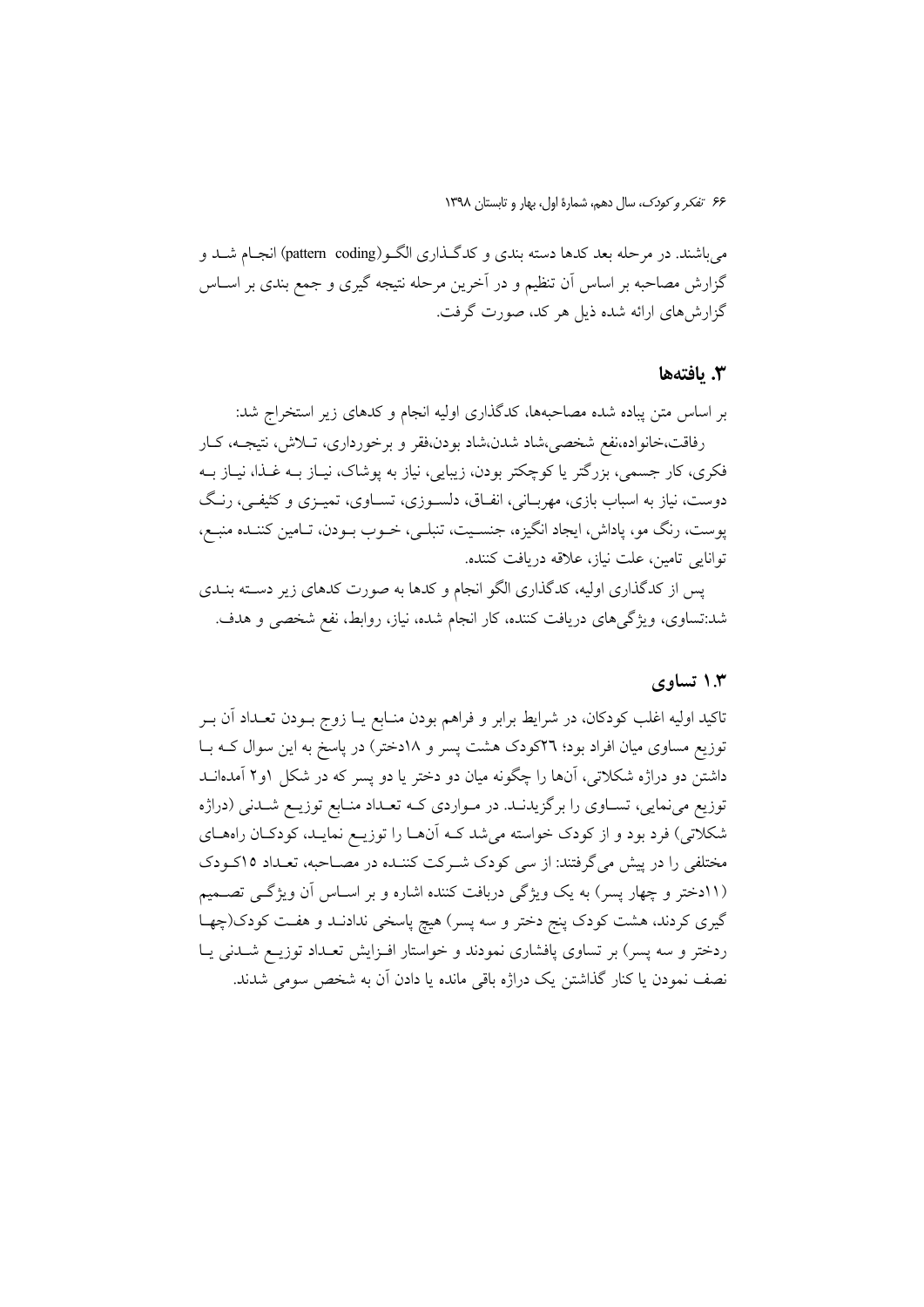# ۲.۳ ویژگی های دریافت کنندگان

همان طور که در بحث از تساوی اشاره شد، در پاسخ به نحــوه توزیــع میــان افــراد، یکــی از راههایی که کودکان جهت پاسخ دهی، به آن روی میآوردنـد، اشـاره بـه یـک ویژگـی فـرد دریافت کننده و تصمیم گیری بر اساس آن ویژگی بـود. ویژگـی۵حـایی کـه کودکـان اشــاره مي نمودند، سه دسته ويژگي را در بر مي گيرد:ويژگي هاي ظاهري افراد ( بزرگتر يــا كــوچكتر بودن، رنگ پوست و رنگ مو، زیباتر بودن، تمیزی یا کثیفی) ،ویژگیهای غیـر ظاهری(شـاد بودن يا ناراحت بودن فرد،اذيت نكردن مادر، مهربان تر بودن و تنبلي نكردن ،توانـايي تـامين منبع ، علاقه مند بودن فرد دریافت کننده به توزیع شدنی یـا عـدم علاقـه او) و جنسـیت(در مواردی که توزیع شدنی، اختصاص به جنسـیت خاصـی نداشـت و دراژه شـکلاتی بــود و دریافت کنندگان دو کودک ترسیم شده در تصویر شماره۳بودند، شش کودک آن را بــه پســر اختصاص دادند که سه نفر از آنها پسر و سهنفر دختر بودند.سه دختری که دراژه را به پسـر اختصاص دادند هر سه نفر این تصمیم را به ویژگیهایی به غیـر از جنسـیت ربـط دادهانـد : مهربانتر بودن، پسر خــوبی بــودن و کــوچکتر بــودن از ســه پســری کــه دراژه را بــه پســر اختصاص دادهاند دونفر دلیلی ذکر نکردهاند و یک نفر دیگر به کوچکتر بودن او اشاره کـرده است. پنج پسر و ۱۵دختر دیگر دراژه را به دختـر دادهانـد. از ایــن پـنج پســر دونفـر دلیلــی نیاوردهاند ، یک نفر گفته است چون بزرگتر است، ا نفر گفته است چــون دختــر بــه پـــدرش كمك كرده است و يكنفر گفته است: " بايد هميشه اول به دخترها بدهيم. " دخترهـايي كـه ترجيح دادهاند دراژه را به دختر، هفت نفر به دليل اشاره نكردهاند، پـنج نفــر علــت را دختــر بودن او گفتهاند و سه نفر به ویژگیها اشاره کردهاند: قشنگ تر، تمیزتر و مثل آدم فضاییها بودن. سه کودک بر تساوی پافشاری نمودهاند و یکی از پسرها پاسـخش را چنـد بـار تغییـر داد. با تغییر توزیع شدنی از دراژه شکلاتی به عروسک، ماشـین اسـباب بــازی و روســری، پاسخ های کودکان تغییراتی داشت. در مورد روسری همه دختران آن را به دختر دادهانــد. در مورد ماشین اسباب بازی بیشــتر کودکــان(۱۰پســر و ۱۹دختــر) آن را بــه پســر داده و بیشــتر کودکان هشت پسر و ۱۸دختر) عروسک را به دختر دادهاند. در حالتی که تعداد عروسک پـا تعداد ماشین اسباب بازی به دو افزایش می یافت، بیشتر کودکان( نهیسر و ۱۸ دختـر) توزیــع مساوی را برمیگزیدند. یک پسر و دو دختر عروسک را مختص دختـران و ماشـین اسـباب بازی را مختص پسران می دانستند.).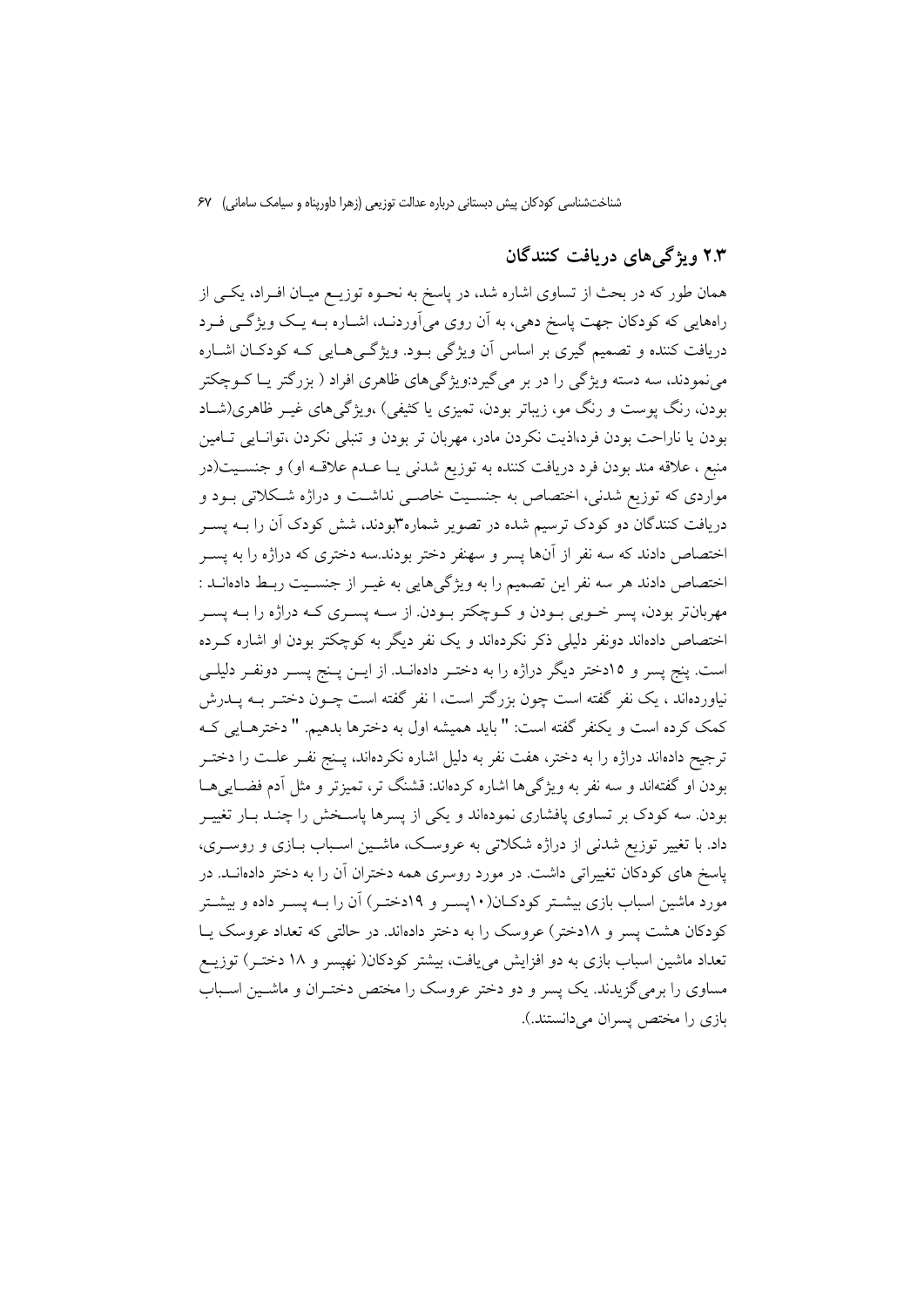# ۳.۳ کار انجام شده

در بررسی کار انجام شده کار فکری و کار جسمی و تلاش یا نتیجه بررسی شده است. کار فکری:با استفاده از تصویر شماره٤از کودک خواسته میشد تعـداد یکودووسـهودراژه شکلاتی و همین تعداد ستاره را بین آن دو تقسیم نماید. پاسـخ کودکـان زمـانی کـه توزیـع شدنی دراژه شکلاتی بود با زمانی که برچسب ستارهای بود تفاوتی نداشت.وفتی ادراژه یـا یک برچسب ستارهای به کودک داده میشد تا آن را توزیـع نمایـد، تمـام کودکـان آن را بــه کودکی که مشغول حل مسئله است میدادند.با افزایش توزیع شـدنی بـه دو عـدد ۱۰کـودک دو دختر و هشت پسر) توزیع مساوی را انتخاب کردند و بقیه(۸مسر و ۱۲دختـر) هـر دو را به کسی که مشغول حل است دادند. با در اختبـار داشـتن سـهدراژه شـکلاتی یـا سـهدراژه، ١٤كودك پنج پسر و نه دختر) يكي را يه كسي كه حل نمـيكنـد و دو تـا را بــه كسـي كــه مشغول حل کردن است دادند و ۱۲کودک دیگر پنج پسر و ۱۱دختر) هر سهرا به کســی کــه مشغول حل كردن است اختصاص دادند.

کار جسمی: جهت بررسی اثرگذاری کار جسمی بر تصمیم کودکان درباره نحوه توزیـع، تصویر شماره ٥به هر کودک نشان داده میشد.توزیع شدنیها در ایــن مرحلــه مانــَـد توزیــع .<br>شدنیها در کار فکری بوده است و این یافتههــا بدســت اَمــده اســت: تفــاوتی میــان پاســــتم کودک زمانی که توزیع شدنی دراژه شکلاتی بود و زمانی که برچسب ستارهای بود یافت نشد. همه کودکان با داشتن یکتوزیع شــدنی آن را بــه کــودکی کــه اتــاقش را مرتــب نمــوده اختصاص میدادند. با داشتن دوتوزیع شدنی شش نفر دو پسـر و چهـار دختـر) مسـاوی و بقیه اختصاص هر دو به کودکی که اتاقش را مرتب نموده است برگزیدند. با داشتن ۳توزیــع شدنی ۱۹نفر از کودکان(۵پسر و ۱٤دختر) هر سهرا به کودکی که کار مرتب کـردن را انجـام داده است و ۱۰نفر از کودکان پنج پسر و پنج دختر)، دوتا را به کسی که مرتـب کــرده اســت و یکی را به دیگری دادند. یکی از کودکان زمانی که توزیـع شـدنی سـه تـا بـود دوتـا را بصورت مساوی تقسیم نمود و سومی را کنار گذاشت.

نتیجه یا تلاش: تاکید کودکان بر نتیجه به دست آمده است یا تلاش؟ برای دست یابی بــه پاسخ این پرسش داستانی درباره حفظ شعر که شرح آن در فصل سوم ذکر شد برای کــودک بیان میشد.کودکان در پاسخ به این پرسش که بــه نظـرت خــانم مربــی بــرای کــدام کــودک برچسب ستارهای بزند:کودکی که شعر را خوب خوانده یا کودکی زیاد تمـرین کـردهاسـت، پاسخهای زیر را ارائه دادند:۱۷کودک شش پسر و ۱۱دختر) بر نتیجه و ۱۳کـودک دیگــر بــر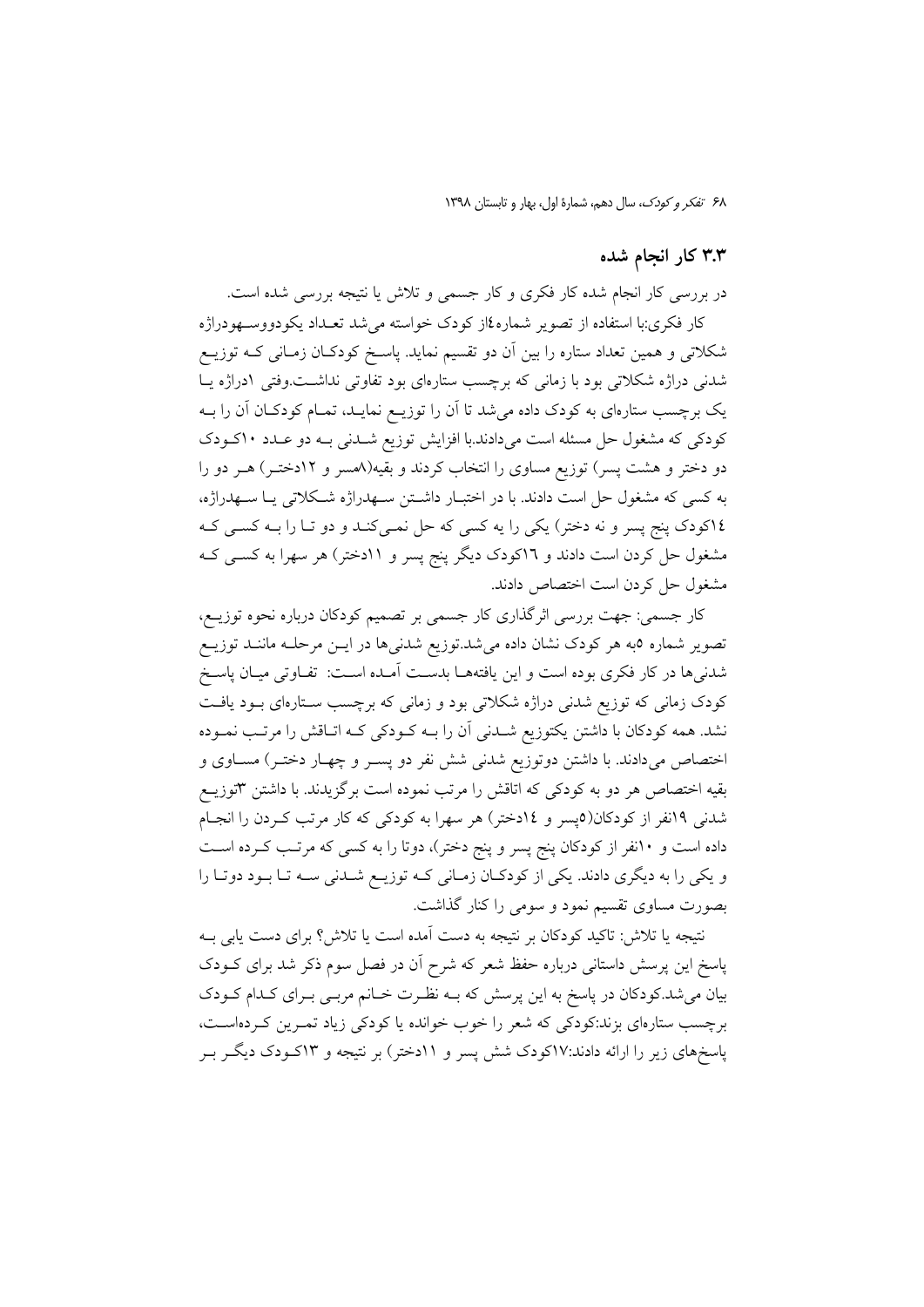تلاش تاکید داشتند. با طرح همین پرسش برای کودکان ٥–٤ساله از ١٥کودک هشت پسـر و هفت دختر)، سه نفر دو پسر و یک دختر) جوابی ندادهاند، هفت کــودک ســه پســر و چهــار دختر) بر نتيجه تاكيد و بقيه بر تلاش تاكيد كردهاند.

#### ۴.۳ نیا;

در بررسی اثرگذاری نیازمندی بر تصمیم کودکان درباره نحوه توزیع، از ســه تصــویر شــماره ٦،٧٨ استفاده شده است. در این تصاویر یک کودک با کفشهای یاره، کودکی که غذا نـدارد و کودکی که اسباب بازی ندارد مشاهده می شود.

کفش: در تصویر شماره ٦ که یک کودک با کفشهای نو و کودکی بـا کفـشهـای پـاره دیده میشود، توزیع شدنیهایی که به کودک شرکت کننده در مصاحبه جهت توزیـع ارائـه شده است، یک کفش، دو کفش، اظرف غذا و یک اسباب بازی بوده است. در مـورد یـک كفش ٢١كودك هشت يسر و ١٣دختر) أن را به كسي كه كفش هايش ياره شـده، اختصــاص دادهاند. علتی که کودکان مطرح کردهاند نیاز فرد و نیز ناراحتی او از نداشـتن کفـش۵ـای نــو بوده است. هفت کودک دوپسر و پنج دختر) کفش را بـه کـودکی دادهانـد کـه کفـش۵حـای خودش نو بوده. علتی که این کودکان مطرح کردهاند این است که کودکی که کفشهای نـو دارد، خودش مراقب بوده تا کفشهایش پاره نشوند در مورد کودکی که کفشش پـاره اسـت، خود کودک را مقصر دانستهاند دو کودک نیز پاسخی ندادهاند؛ سپس از کودک پرسـیده شــده است چنانچه دو جفت کفـش در اختیـار داشـته باشـیم آنهـا را چگونــه توزیــع نمـاییم؟ ١٥كودك شش دختر و نه پسر) هر دو را به كودكي كه كفـش٨مـايش يـاره بـوده اختصـاص دادهاند، دودختر هر دو جفت را به کودکی که کفش های سالمی دارد دادهاند و بـر ایــن نکتــه .<br>تاکید کردهاند که "از وسـایلش بــه خــوبی مراقبــت کــرده" . ۱۰کــودک یکپســر و نهــدختر) کفشها را به صورت مساوی بین دو نفر تقسیم کردهاند سه نفر از دختران نیز نظری در ایــن باره نداشتهاند. با تغییر توزیــع شــدنی از کفــش بــه غــذا، پاســخهــای کودکــان چنــین بــود: ۱۷کودک(۱۲دختر و پنج پسر) آن را به نیازمند و نه کودک شش دختر و سه پسـر) آن را بــه کودکی که کفش نو دارد دادهاند،یک اپسر و دودختر نظری نداشتهاند و یک پسر بـر تسـاوی تاکید کرده است. بار دیگر توزیع شدنی تغییر کرد و نظر کودک درباره توزیـع اسـباب بــازی پرسیده شد؛ ۱۹کودک(۱٤دختر و پـنج پسـر) اَن را بــه نیازمنــد و هفــت نفــر پـنج دختــر و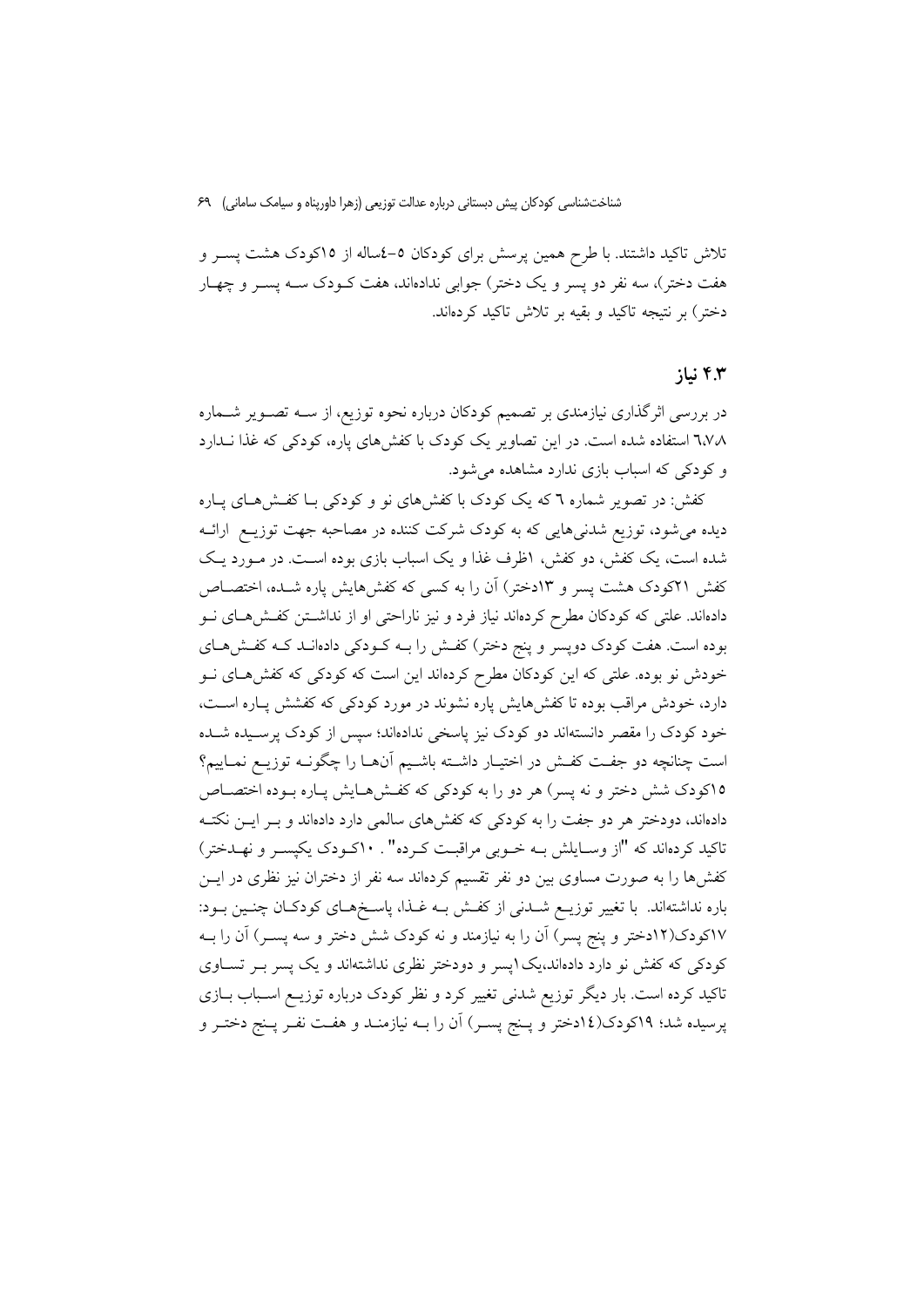دویسر) آن را به دیگری دادماند. دو دختر و یک پسر نظری نداشته اند و یـک پســر هــم بــر بازی با هم تاکید کرده است.

غذا:تصویر شماره هفت دو دختر را نشان می دهد که یکی غذا نـدارد و دیگـری دارد. در توزیع اظرف غذا بین دو کودک ، یککودک بــه نصـف کـردن اَن اشــاره کــرد و ۲۸کــودک (١٠يسر و ١٨دختر) أن را به كودكي كه غذا ندارد اختصاص دادند. يككودك نيز غـذا را بــه هيچ كدام از آن دو كودك نداد و گفت: "كودكي كه غذا ندارد، يدر و مادرش بابد به او غـذا بدهند". در توزیع ااسباب بازی بین دو کودک همین تصویر، ٢٤نفر(١٧دختر و هفت پسـر) آن را به کودکی که غذا ندارد و چهار نفر دو دختر و دو پسر) آن را به دیگری دادنــد. ۱یســر نظری نداشت و ۱دختر با هم بازی کردن را بیان نمود.پرسش دیگری که از کودکان پرسـیده شد این بود که آیا کودکی که غذا دارد باید به کودک دیگر هم بدهد؟٢٩کـودک گفتـهانــد از غذای خودش به دیگری هم بدهد و یکی از پسرها نظرش این بوده است که نباید از غـذای خودش به دیگری بدهد و باید غذایش را خودش بخورد. از کودکان پرسیده شد: کدام بهتـر است؟ اینکه ما ظرف غذای دیگری به کودکی که ندارد بدهیم یا اینکه کودکی کـه غـذا دارد از غذای خودش به کودک دیگر بدهد؟ ۱۵نفر(۱۰دختر و پنج پسـر) نظرشـان ایــن بــود کــه بهتر است از غذای خودش بدهد؛ ١٤كودك نه دختر و پنج پسر) ترجيحشان اين بوده است که غذای دیگری به کودک بدهیم. دختری که در توزیع یک غذا گفتـه بــود پــدر و مــادرش باید به او غذا بدهند، نظرش این بود که کودکی که غذا دارد باید به دیگری هم بدهد امـا در انتخاب بین این دو مورد، باز هم بر اینکه پدر و مادرش باید به او غذا بدهند تاکید داشت.

اسباب بازی: در تصویر شماره ۸ دو دختر دیده می شوند که یکی سـه عروسـک دارد و دیگری عروسکی ندارد.اگر توزیع شدنی یکعروسک باشد ۲۹نفر(۱۹دختـر و ۱۰پسـر) آن را به کودکی که عروسکی ندارد میدادند و فقط یک دختر گفت آن را بـه کسـی کـه خــودش عروسک دارد میدهد. با افزایش تعداد توزیع شدنی بــه دو عروســک، شــش کــودک چهــار دختر و دو پسر) توزیع مساوی را برگزیــدهانــد و بقیــه اختصــاص هــر دو بــه کــودکی کــه عروسک ندارد را انتخاب کردند. توزیع سهعروسک از کودکانی پرسیده شـد کـه در مرحلـه قبل هر دو را به کودکی که عروسک ندارد داده بودند. از میان آن ٢٤کـودک یـک دختـر بــه توزیع مساوی میان دو نفر اصرار داشت، ٥نفر سه دختـر و دو پســر) دادن دو عروسـک بــه کودکی که عروسک ندارد و یک عروسک به دیگری را انتخـاب و بقیـه(١٢دختـر و ٦یسـر) اختصاص هر سه عروسک به دختری که عروسک نداشت را بیان کردند. از ۱۸نفری که هـر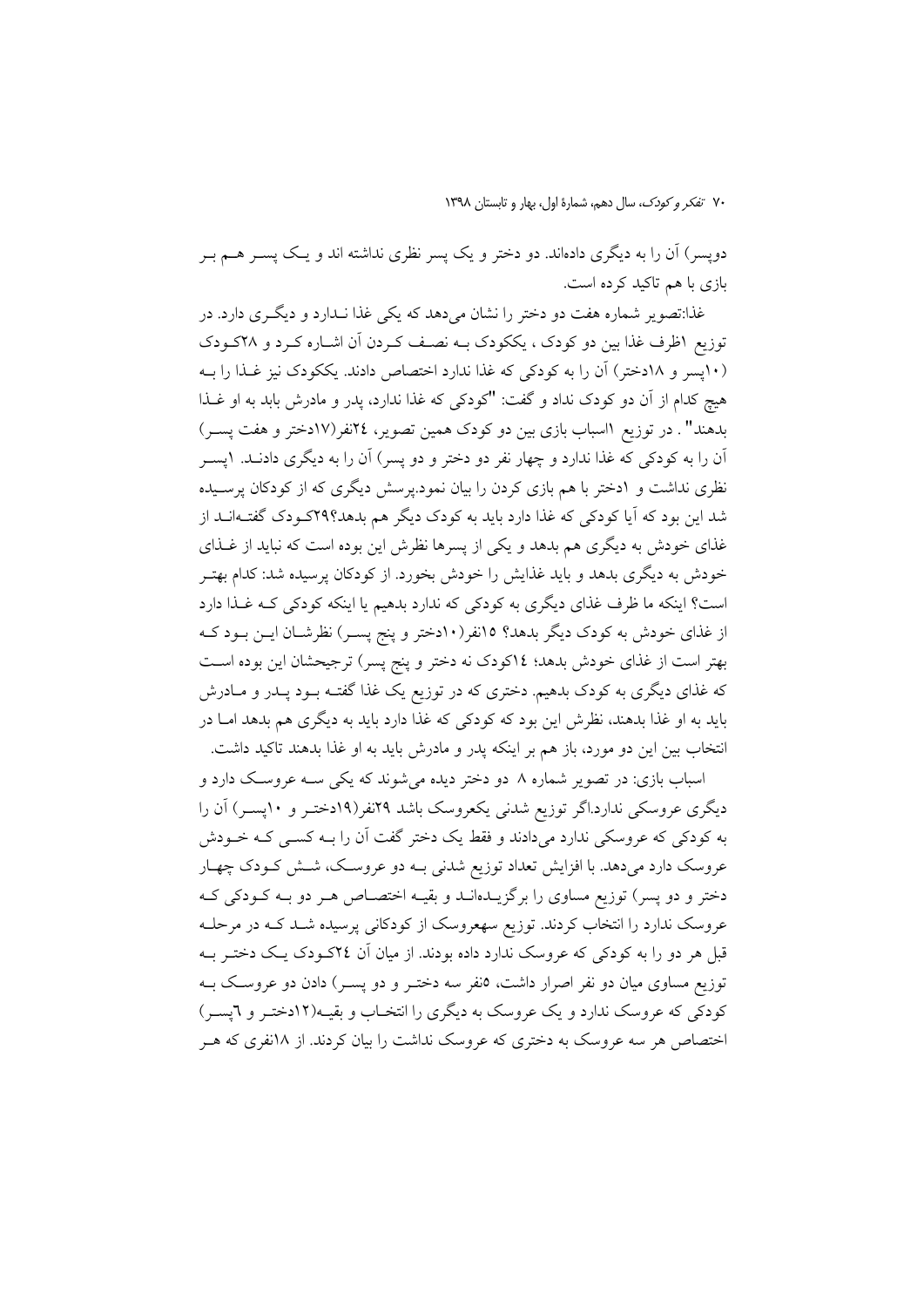سهرا به کودکی که عروسکی نداشت داده بودنـد، پرسـیده شـد بـا داشـتن ٤عروسـک چـه تصمیمی برای توزیع میگیری؟ از میان ۱۲دختر، شش دختـر بصـورت سـه بعـلاوه یـک و یعنی دادن سه عروسک به کسی که ندارد و یکی به دیگری و شش کـودک دادن هـر ٤تـای آن را به کسی که عروسکی ندارد را انتخاب کردند و از ۱۰پسر، پنج نفر سهب علاوه یک و یک نفر دادن همه عروسکها به کسی که ندارد را برگزیدند. همچنـین از کودکـان در مـورد اینکه آیا کودکی که سه عروسک دارد باید به دیگری بدهـد یـا نــه نیـز ســوال شــد. ۲۹نفـر نظرشان این بود که باید از عروسکهایش به دیگری هم بدهد؛ اما یک دختـر نظـرش ایـن بود که نباید به دیگری بدهد و باید برای خودش باشد و خودش بازی کند. از میـان کســانی که گفته بودند از عروسکهایش به دیگری هم بدهد ۱۲دختر و هشت پسر نظرشان این بـود که یکی را به کسی که ندارد بدهد و دوتا برای خودش بماند. یک دختر و یک پسر نظرشان این بود که دو تا را به کسی که ندارد بدهد و یکی برای خودش بماند. ۱دختـر و ۱پسـر نیـز بر تساوی تاکید داشتند؛ لذا این دو نفر و یکی دیگر از دختران در مورد نحوه تقسیم، نظری به صورت بیان عددی نداشتند. هدف از افزایش تعداد عروسکهای توزیع شدنی ایــن بــوده است که محقق دریابد که کودکان تخصیص به نیازمند را تا چه حدی ادامه می دهند؟ آیــا تــا رسیدن به تساوی ادامه میدهند یا خیر؟ آیا با رسیدن به تساوی تخصیص منـابع بــه نیازمنــد را متوقف می کنند؟ در پاسخ به این پرسش که بهتر است از عروسکهایش به دیگری بدهــد یا اینکه ما عروسکی بـه کـودکی کـه نـدارد بـدهیم، از میـان ۲۹نفـری کـه گفتـه بودنـد از عروسکهایش به دیگری بدهد ۱۲دختر و هشت پسر گفتهاند بهتر است از عروسکهـایش به دیگری بدهد و هفت دختر و دو پسر گفتهاند بهتر است ما عروسکی به کسبی کـه نــدارد بدهیم. به جز همان یک نفر که گفته بود از عروسکهایش به دیگری ندهد، بقیه کودکـان در مورد توزیع یک غذا نظرشان این بوده است که آن را به کودکی که عروسک ندارد بدهیم.

سایر نیازها : کودکان ضمن پاسخگویی به سوالات در مواردی بـه نیازهـای دیگـری نیـز اشاره می نمودند. یکی از این نیازها، نیاز به شادی بود. یکی از استدلالهایی کـه برخـی از کودکان در تخصیص منابع ارائه می نمودند، ناراحتی و غمگینی بود. در پاسخگویی به سـوال در مورد تصاویر شماره ۹و ۱۰ نیز کودکان به نیاز به داشتن دوست اشاره میکردنـد. در ایــن دو تصویر در پاسخ به این پرسش که اگر یکی از دو نفری که با هم هستند شـکلاتی داشـته باشد آن را به چه کسی بدهد، ۲۰کودک نظرشان این بوده است که آن را بـه کـودکی کـه بـا آنها نيست بدهد و از جملاتي ماننـد " تـا بـا هـم دوسـت شـوند"، " دوسـتي نـدارد" و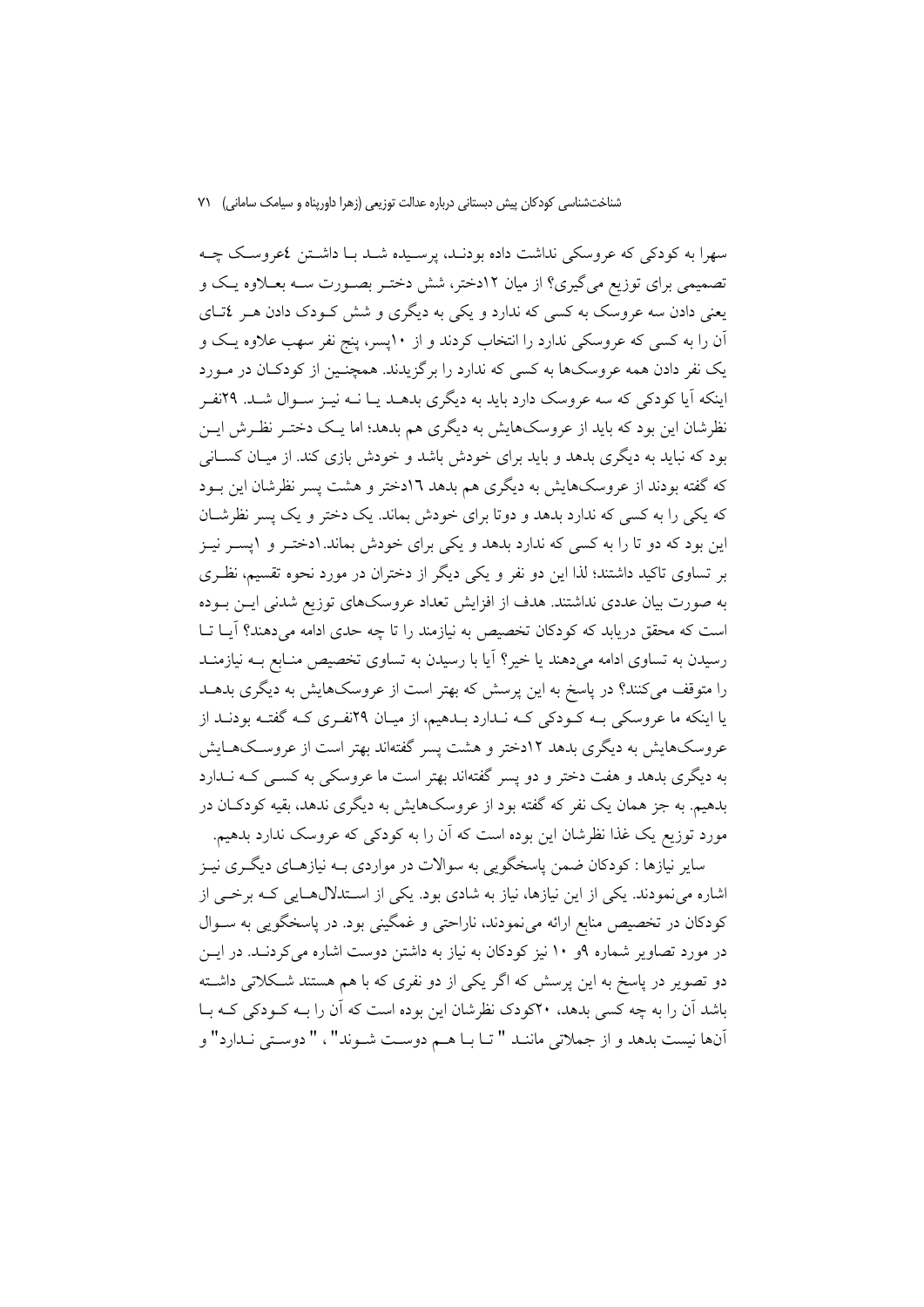"خوشحال می شود" استباده نمودهاند. ۱۰نفر(هشت دختر و دو پسر) دیگر روابـط را مــدنظر قرار دادهاند که در بخش بعدی به آن برداخته می شود.

#### ۵.۳ روابط

از کودک پرسیده شد اگر یکشکلات داشته باشی آن را به دوستت می دهمی پا بـه دیگـری؟ همه کودکـان پاسخشـان ايــن بــود کــه اَن را بــه دوســتم مــىدهــم. در تصــوير شــماره ۹و ۱۰همانطور که در بند قبل توضیح داده شد ۱۰نفر ترجیح دوست بر دیگـری را مــدنظر قــرار دادند. سپس از کودک پرسیده شد اگر یک شکلات داشته باشی آن را به دوستت میدهی یـا به برادر/خواهرت؟ ۹نفر ينج دختر وچهار يسر) گفتهاند آن را به دوست مـىدهنــد و ۲۱نفــر دیگر گفتهاند آن را به خواهر ⁄برادرشان می دهند.

# ۶.۳ نفع شخصی

جهت بررسی اثرگذاری نفع شخصی بر تصمیم کودکان، از کودک پرسیده شـده اسـت اگـر یک شکلات در اختیار داشته باشی آن را خودت میخوری یا بـه دوسـتت مـیدهـی؟ آن را خودت می خوری یا به خواهر / برادرت می دهی؟ در پرسش اول ۸۷ درصد از کودکان (١٧دختر و ٩يسر) گفتهاند آن را به دوست مي دهند، ٤نفر (١يسـر و ٣دختـر) گفتـهانــد آن را خودشان می خورند. در پرسش دوم ۳نفر(۲دختـر و ۱پسـر) آن را بـه خودشـان اختصـاص دادهاند و ۲۲نفر(۱۷دختر و ۹پسر) گفتـهانــد آن را بــه خواهر/برادرشــان مــی۵هنــد. ۱نفــر از دختران گفته است گاهی وقتهـا وقتـی ۱شـكلات دارم آن را خــودم مــیخــورم و گــاهی وقتها أن را به برادر/خواهرم میدهم. این دیدگاه نظری کودکان بود که در بخش دیگری از پژوهش به صورت مشاهدهای مورد بررسی قرار گرفت. این مشـاهده جهـت مقایســه بــا دیدگاه نظری و در مورد تقسیم بین خود و دوست صورت گرفتـه اسـت. از میـان کودکـان تنها ٣٣ درصد آنها دوست را در اين بخش بر خود ترجيح دادنـد و بقيــه ٢ شــكلات را بــه خود اختصاص دادند.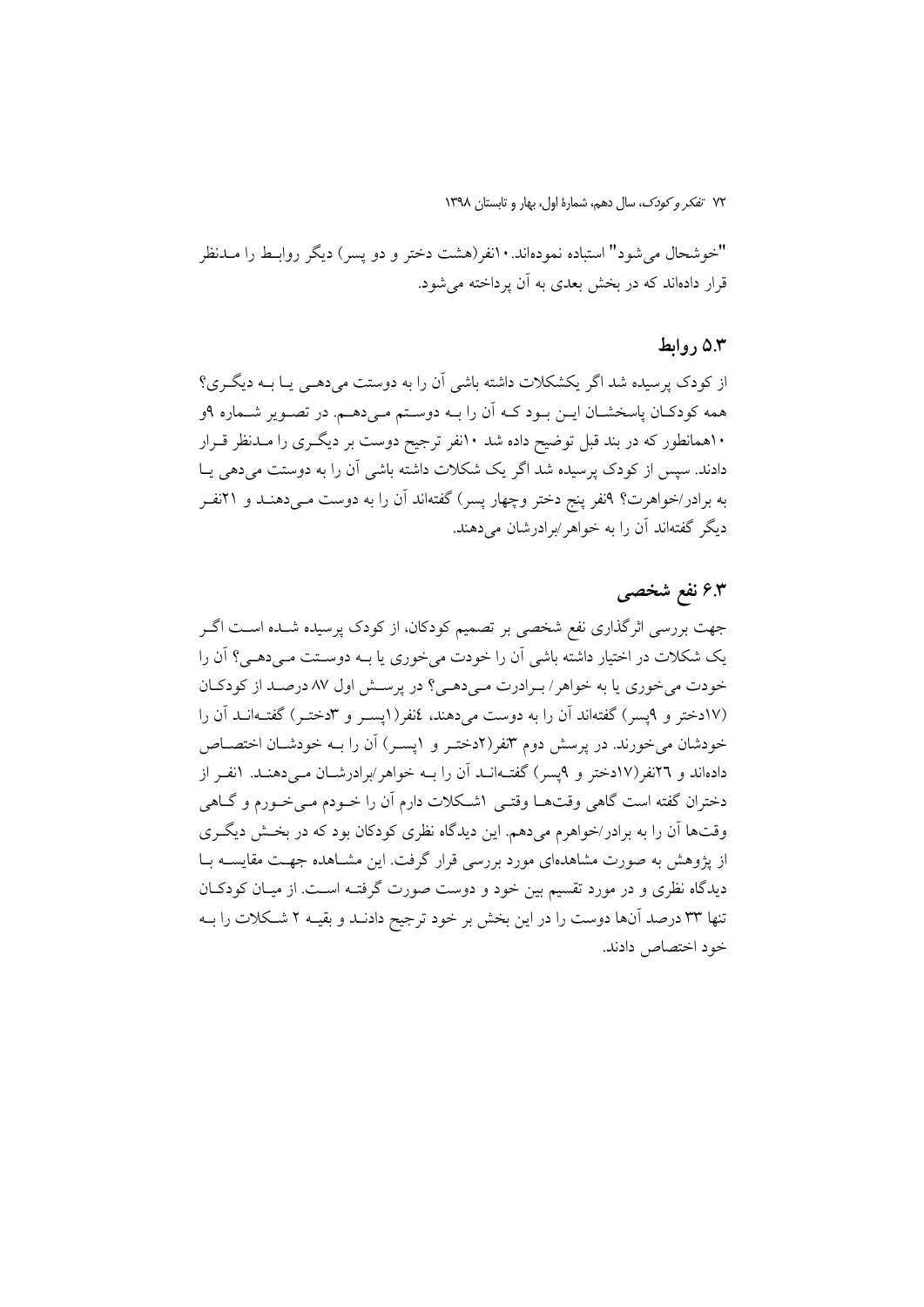#### ۷.۳ اهداف

کودکان در استدلال های خود در پرسش های مختلف به اهدافی اشاره مـی نمودنـد کــه قابـل توجه میباشد : رفع نیاز، گسترش دوستی، ایجاد انگیزه و پاداشدهی.

## ۸.۳ اولويت بندي

با بیان داستان کودکانی که قرار بود کلاسشان را مرتب نمایند گه در بخش ۲ بیان شـد،ظرفی محتوی دراژه شکلاتی به کودک نشان داده می شود و از او پرسیده مـی شـود معلـم بایــد بــه کدام کودک دراژه بیشتری بدهد؟ از میان نیازمندی(نداشتن خوراکی)، کمک بیشتری نمـودن در مرتب کردن، بزرگتر بودن و مطالبه مقدار بیشتری از دراژهها، اولویت بنـدی کودکـان بــه این صورت بوده است:١٤کودک( ٨دختر و ٦یسر) اولویت اول را کار بیشتر اعلام کردهانــد و ۱۰کودک(۷دختر و ۳پسر) نیازمندی را اولین اولویت دانسـتهانـد. ۳دختـر مطالبـه را اومـین اولویت قرار دادهاند و ۲دختر و ۱پسر بزرگتر بودن را اولویت اول اعبلام کردهانــد.دومین اولویت در تخصیص منابع را ۱۳نفر(٦دختر و ۷پسر) نیازمندی،۱۲نفر(۹ دختر و ۳پسـر) کـار بیشتر و ۲دختر مطالبه و ۳دختر بزرگتر بودن اعلام کردهاند.اولویت سوم کودکان چنین بوده است:٥دختر نیازمندی، ٤کودک(۳دختر و ١پسر) کار بیشتر ،٤نفر(٢دختر و ٢پسـر) مطالبـه و ۱۷نفر (۱۰ دختر و ۷پسر) بزرگتر بودن اولویت چهارم ۱نفر نیازمندی، ۲۱نفـر(۱۳دختـر و ۸ پسر) مطالبه، ۸ نفر(٦دختر و ۲پسر) بزرگتر بودن بوده است.هیچ یک از کودکـان کـار بیشــتر را اولويت آخر قرار ندادهاند.

## ٤. نتيجه گيري

با استفاده از ابزار ساخته و معرفی شده در این یژوهش می توان به درکی از دیـدگاه کودکـان در زمینه عدالت توزیعی دست یافت. هرچنددیدگاه و شـناخت کودکـان پـیش دبسـتانی در .<br>باره عدالت توزیعی یکسان نیست و در عملکرد نیز تفاوتهایی با هــم دارنــد، لــیکن تاکیــد اولیه کودکان بر توزیع منابع بصورت تساوی میباشد و تصمیمی که هرکودک در هر یک از شرايط مطرح شده در مصاحبه درباره نحـوه توزيـع اتخـاذ مـىنمايـد نتيجـه براينـد عوامـل مختلفی از جمله آموزش، نفع شخصی و ملاکها میباشد. ملاکهـای اثرگـذار بـر تصــمیم کودک عبارتند از نیازمندیها، ویژگیهای دریافت کنندگان ، روابط و کار انجام شده توسط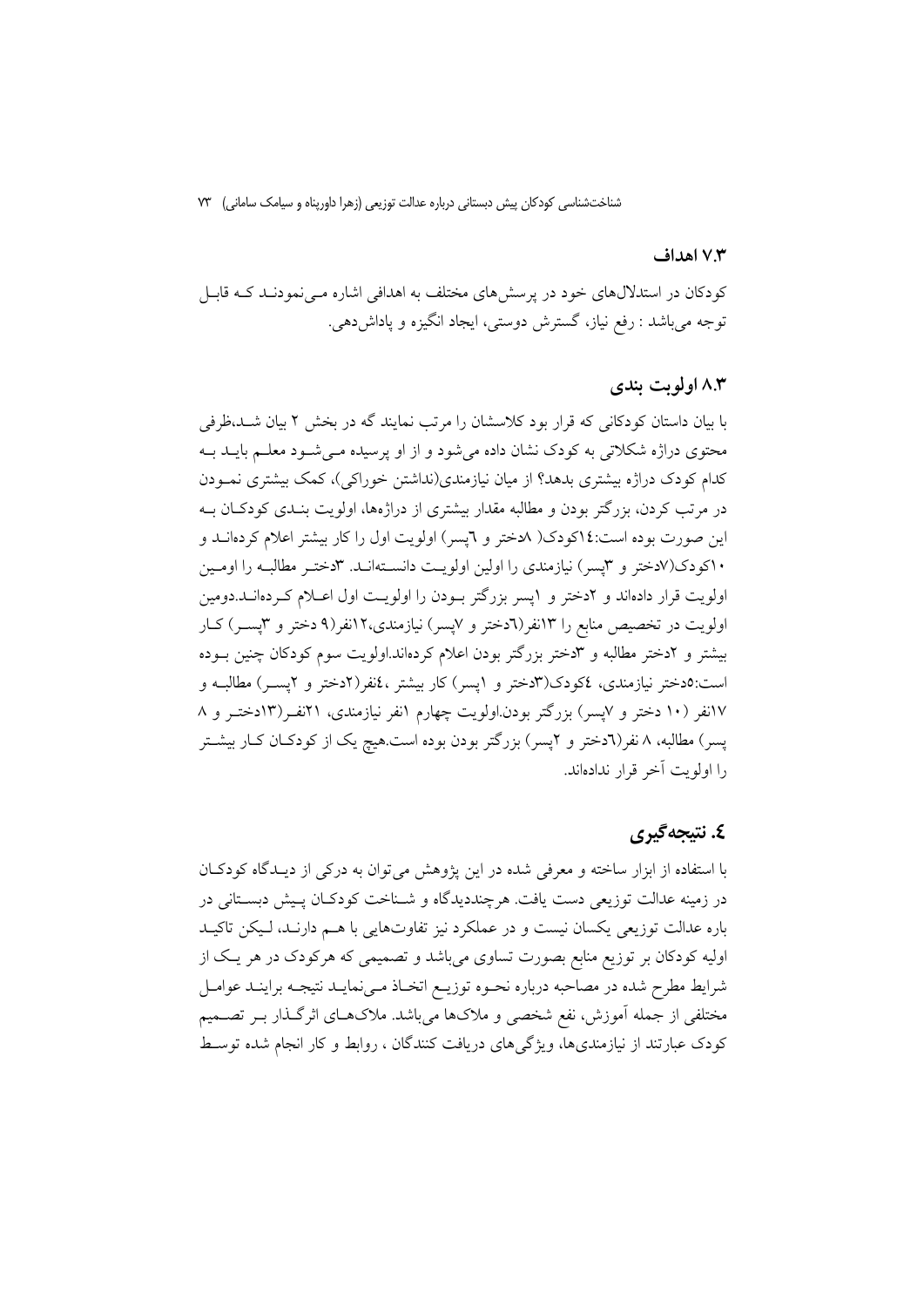دریافت کنندگان. تغییر نوع توزیع شدنی در پرسشهای مرتبط با نیازمندی نشان دهنـده ایــن بود که عموما کودکان تفکیک نیازها از یکدیگر را لحاظ نمـی نماینـد و توجـه بــه نیــاز فــرد بصورت مطلـق بـود. امـا در مـواردي كـه دريافـت كننـدگان از دو جـتس(دختروپسـر) باشندتغییرنوع توزیع شدنی نیز بر تصمیم کودک اثرگذار است و کودک به اختصاص برخے توزيع شدني ها به يک جنس توجه مـيiمـود. همچنـين کودکـان در نحـوه توزيـع اهـداف مختلفی از جمله گسترش شادی، گسترش دوستی، رفع نیـاز افـراد، ایجـاد انگیــزه و پــاداش دهی را دنبال میکنن دلسوزی عامل اثرگذار دیگر بر تصـمیم برخـی کودکـان اسـت. نحـوه اثرگذاری هر یک از این موارد بر تصمیم کودک، از کودکی به کودک دیگـر متفـاوت اسـت ونفع شخصی بر عملکرد کودک نسبت به دیدگاه نظری او تاثیر چشــمگیرتری دارد. دیــدگاه نظری کودک و عملکرد کودک می تواند کاملا منطبق بر هم یا کاملا متفاوت از هـم باشـد یـا در برخی موارد یکسان و در مواردی متفاوت باشد. نفع شخصی بر میزان ایــن هــم پوشــانی اثر زیادی دارد به گونهای که هرچه نفع شخصی بیشتری به صـورت دریافـت مقـدار بیشـتر مطرح باشد فاصله دیدگاه نظری و عملکرد کودک نیـز بیشـتر مـیشـود. در اولویـت بنـدی کودکان درباره میزان دریافت، بیشتر کودکان نیاز و کار بیشتر را در اولویت قـرار مـیدهنـد و به بزرگتر بودن و مطالبه بیشتر اهمیت کمتری میدهند. برخی کودکان دارایـی هـر کـس را متعلق به خود او میدانند اما بیشتر کودکان بازتوزیع از طریـق انفـاق در جهـت برقـراری تساوی میان افراد را می پذیرند.



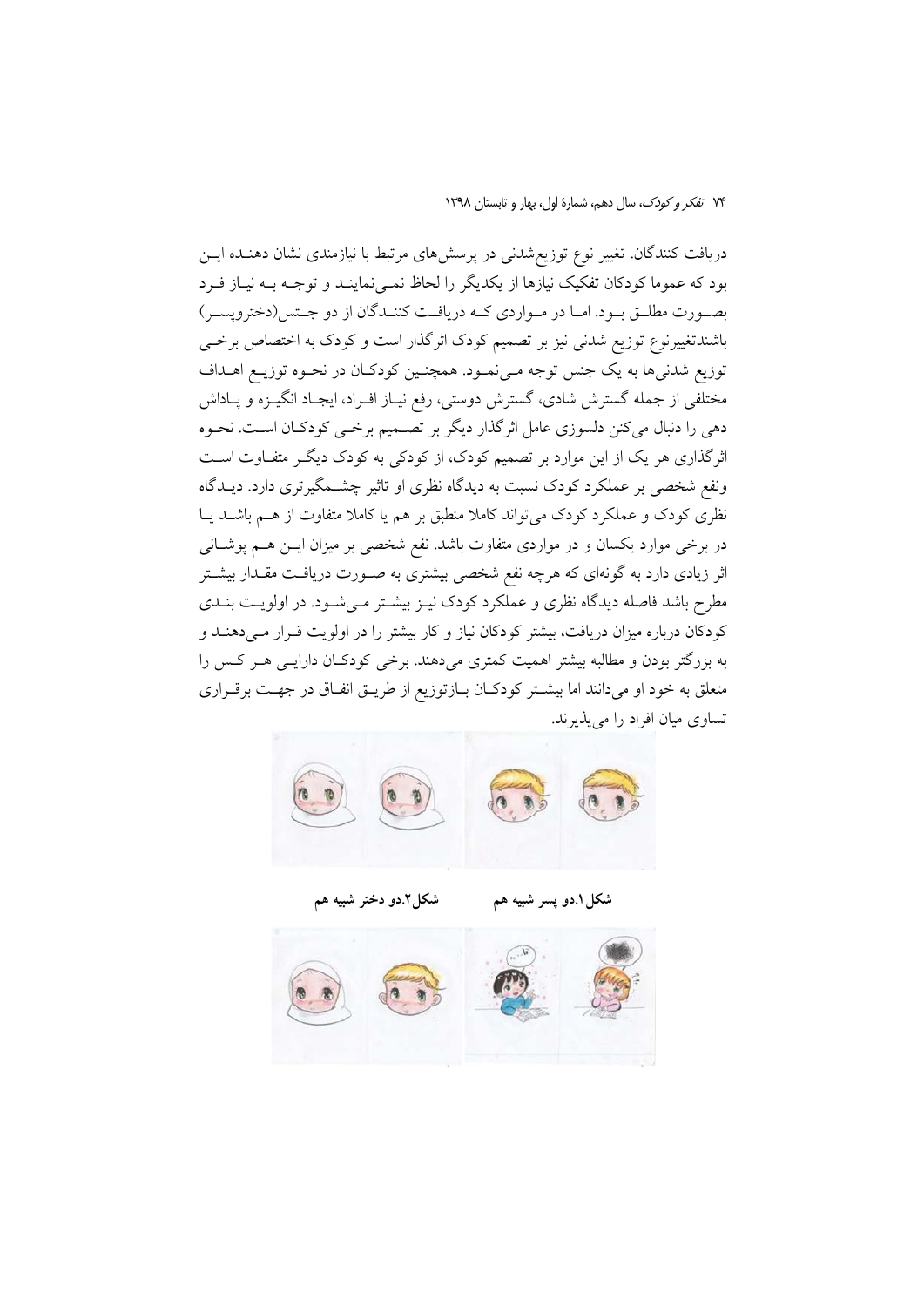

شکل۳یک دختر و یک پسر (جنسیت) مشکل۴.کار فکری

شکل ۶.نیازمندی(کفش)





شکل۷نیازمندی(غذا) شکل۸نیازمندی(اسباب بازی)



شکل۹.روابط(استفاده شده برای دختران) مشکل۱۰.روابط(استفاده شده برای پسران)



شکل ۱۱. بررسی اولویت بندی ملاک ها ۱ شکل ۱۲.بررسی اولویت بندی ملاک ها۲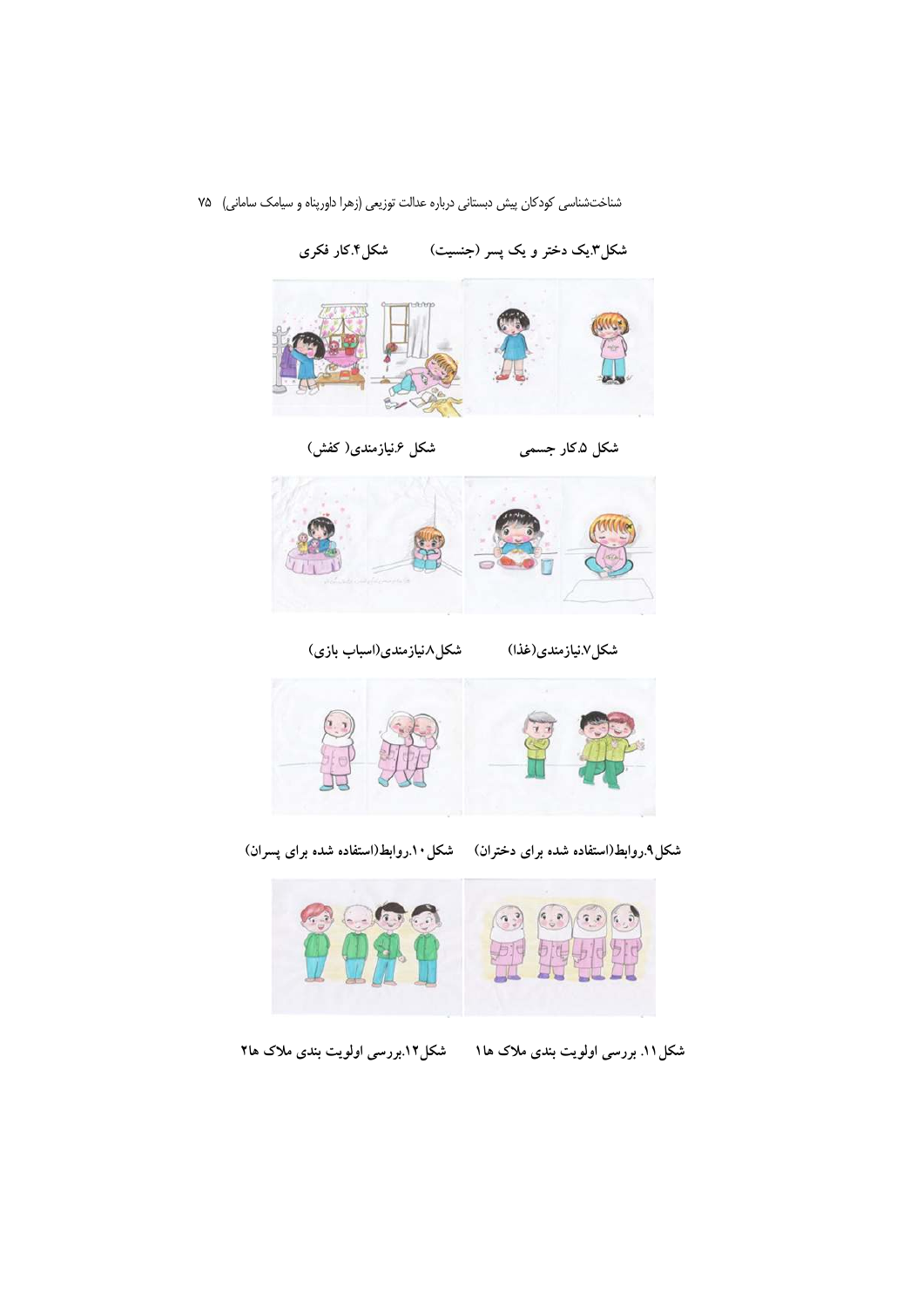## **كتابنامه**

.,# B #\% m g m\$C%T \$& XMC # - \$MC H \$! ( 1394).\$MC U#d F/ N¬ \$3
0 -&3! \$." (/ C #
.!.(1389).@ Uj
Mt 145 -163 -\*v 5m( \$
) 1 #, U X) Z) U\$!D) %t B./0!mg0!
g, m9\ "G -! MO m# %O# XMC \$C%T XMC # \$\*
 ># .( 1385).\$â! U ! 93 -8 -\*v m47#, m12Z)

Bloom,Paul.(2013). Just babies the origins of good and evil, Crown,US, pages 59-100

- Frederckson, Norah; Simmonds, Elkzabeth.(2008).Special Needs, Relationship Typeand Distributive Justice Norms in Early and Later Years of Middle Childhood, Social Development, Volume17, Issue4, pages1056-1073
- Hus, M; Anen, C; Quartz, S.R. (2008). Th right and the good: distributive justice and neural encoding of equity and efficiency;Science,320,1092-1095
- Jing Lu, Hui; Chang, Lie.(2016).Resource allocation to kin, friends, and strangers by 3- to 6 year-old children, Journal of Experimental Child Psychology, Volume 150, Pages 194-206
- Kaufman,Alexander.(2012). Theories of distributive justice,Encyclopedia of Applied Ethics,second edithion, Pages 842-850
- Komow,James.(2001). Fair and square:the four sides of distributive justice,Journal of Economic Behavior & Organization, Volume46,Issue 2, pages137-164
- Lerner, Melvin J.; Lerner, Sally C..(1981). The justice motive in social behavior; published by spring-verlag, US; pages 57-72
- Rakoczy,Hannes; Lohse, Karoline.(2016).Young children understand the normative force of standards of equal resource distribution, Journal of Experimental Child Psychology, Volume 150, Pages 396-403
- Schmid, Marco F.H.;Tomasello, Michael.(2016).Children's developing understanding of legitimate reasons for allocating resources unequally, Cognitive Development, Volume 37, Pages 42-52
- Sen, Amartya.(2008).The idea of justice, Journal of human development, volume 9,pages 331-  $342$
- Sigelman, Karol A.; Waitzman, Carol K..(1991).The Development of Distributive Justice Orientations: Contextual Influences on Children's Resource Allocations, Child Development, Volume 62, Issue6, pages 1367-1378
- Wang, Ying; Henderson,Annette M.E..(2018).Just rewards: 17-Month-old infants expect agents to take resources according to the principles of distributive justice, Journal of Experimental Child Psychology, Volume 172, Pages 25-40
- Williams,Amanda; Moore, chris.(2016).A longitudinal exploration of advantageous and disadvantageous inequality aversion in children, Journal of Experimental Child Psychology, Volume 152, December 2016, Pages 294-306